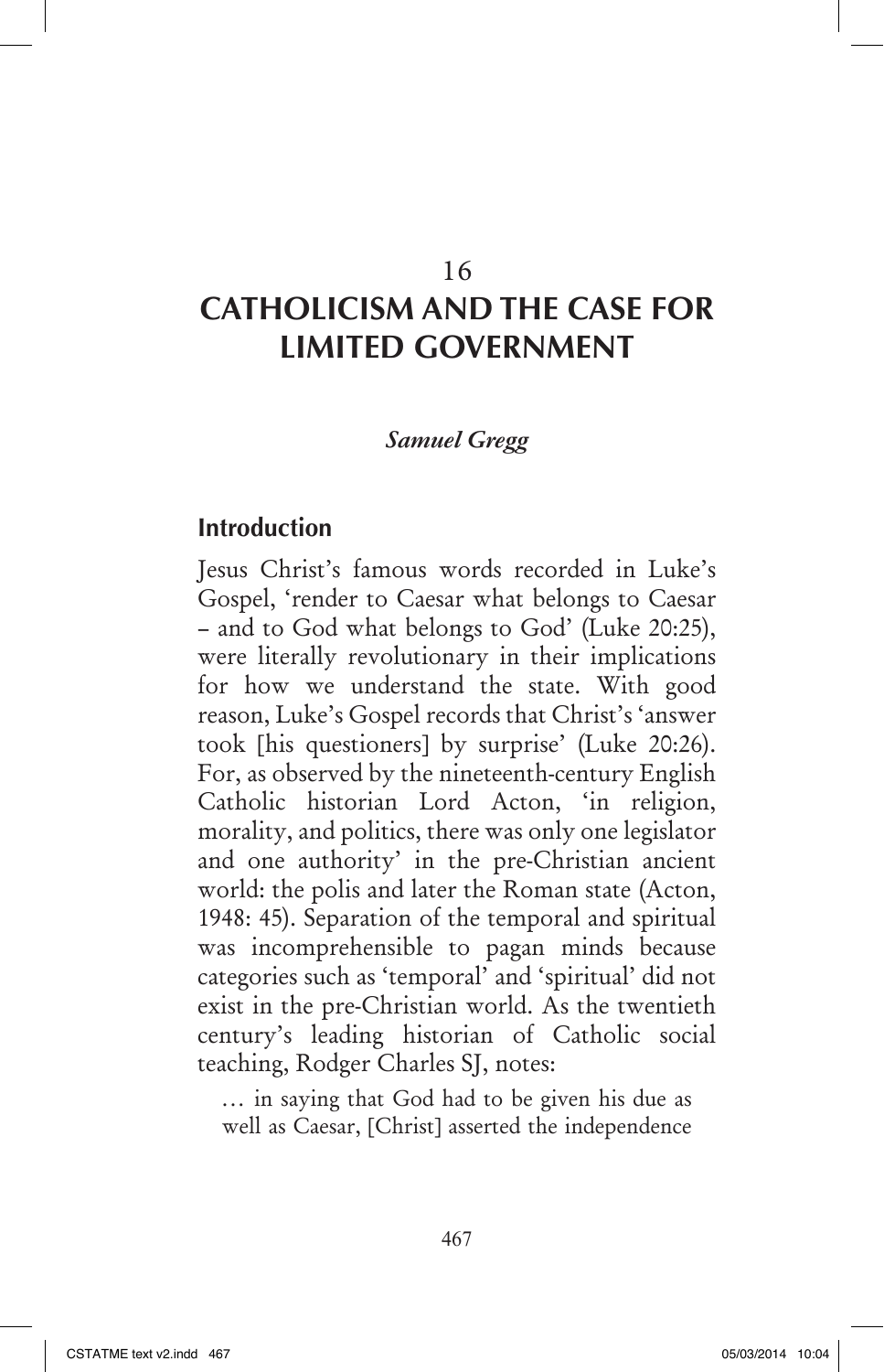of the spiritual authority from the political in all matters of the spirit, of faith, worship and morals. This was a new departure in the world's experience of religion. In the pagan world, the State had controlled religion in all its aspects. The kingdom of God that Christ had announced was spiritual, but it was to have independence as a social organization so that the things of God could be given at least equal seriousness to those of Caesar. ... When events led to conflict with the State on this issue, and the Christians faced martyrdom, the political effects in theory and in practice did much to determine the shape of European political culture and through it that of the modern world. (Charles, 1998: 36)

Throughout the Graeco-Romano world, the widespread ascription of divine characteristics to the polis or the Roman state was often paid lipservice. The Roman authorities, recognising the strength of Jewish resentment concerning the token emperor-worship required of all the empire's subjects, exempted Jews from such acts. Yet there were times when the pagan synthesis of religion and state caused immense difficulty for people in the ancient world. People were not, for instance, able to appeal to a divine law that transcended the polis or the state.

By universalising the Jewish belief that those exercising legal authority were as subject to Yahweh's law as everyone else, Christianity achieved the hitherto unthinkable: the de-sacralisation of the polis and the Roman state. From Scripture, we know that early Christianity was respectful of the Roman state's authority. Both St Paul and

468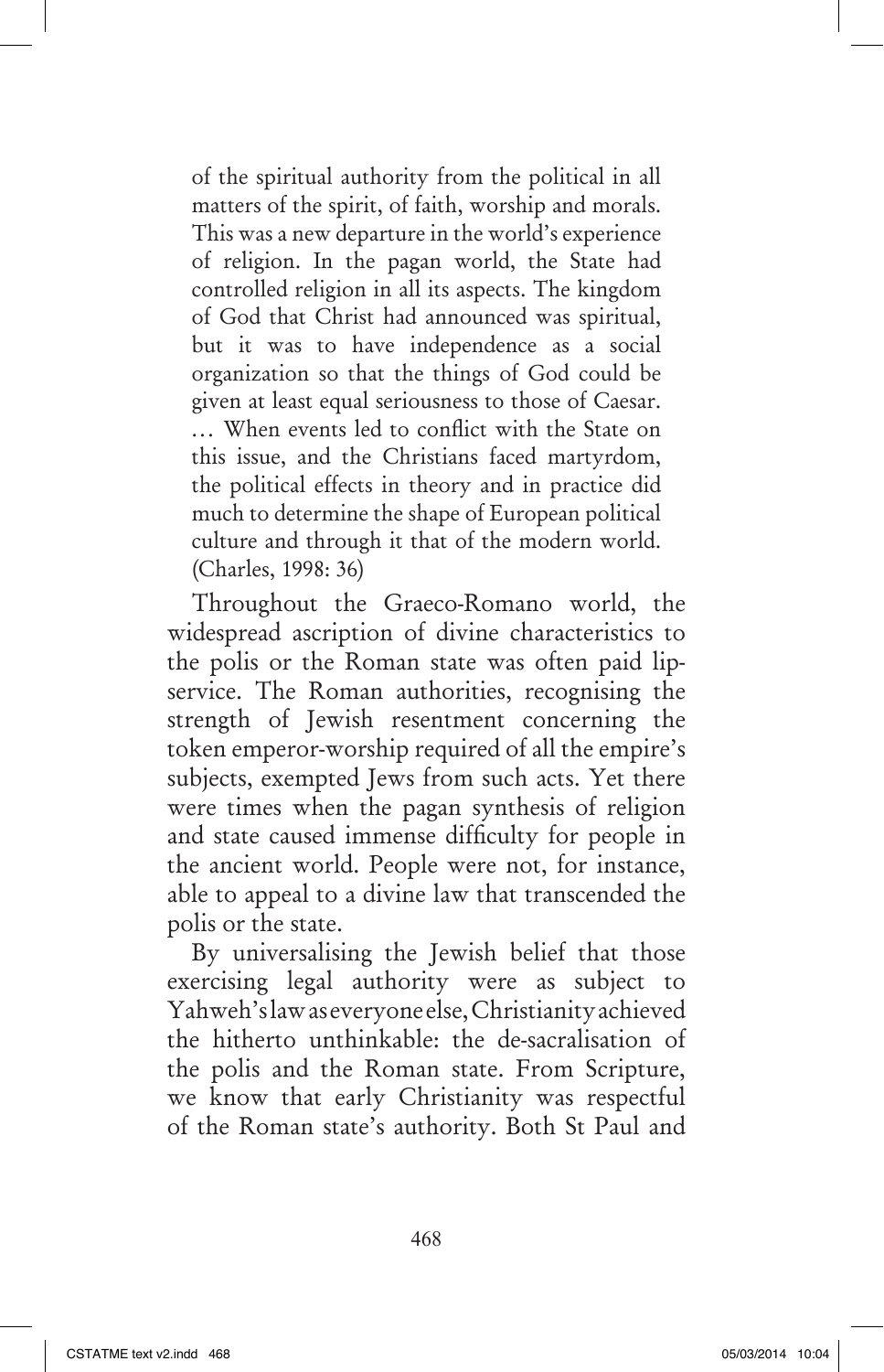St Peter underlined the divine origin of the state's legal authority (Romans 13:1–6; 1 Peter 2:13–17). Nevertheless, Christianity also quietly insisted that Caesar was not a god and might not behave as if he was God. Though Christians would pray for earthly rulers, it was anathema for Christians to pray to such rulers. While Christians regarded the state as the custodian of social order, they did not consider the state itself to be the source of truth and law (Ratzinger, 2006: 59). Thus, as the then Cardinal Joseph Ratzinger once observed, Jews and Christians viewed the state as an order that found its limits in a faith that worshipped, not the state, but a God who stood over the state and judged it (ibid.: 240). When Constantine gave religious liberty to the Church in his Edict of Milan ( $AD$  313), he did not subject Christianity to himself. Instead Constantine effectively declared that Caesar was no longer God.

Throughout the centuries, there were instances when the Catholic Church associated itself with the exercise of temporal power to varying degrees. Charles notes that both the post-Constantinian Roman state and its successors used the Church's organisation and personnel to address many social and economic problems. Church courts, for example, were notoriously more efficient than the empire's civil courts, and noted for giving fairer judgments (Charles, 1998: 63). In the wake of the breakdown of political order after the Western Roman Empire's gradual disintegration following the waves of barbarian infiltrations and invasions that began in the late fourth century AD, the Church was perhaps the only institution capable of wielding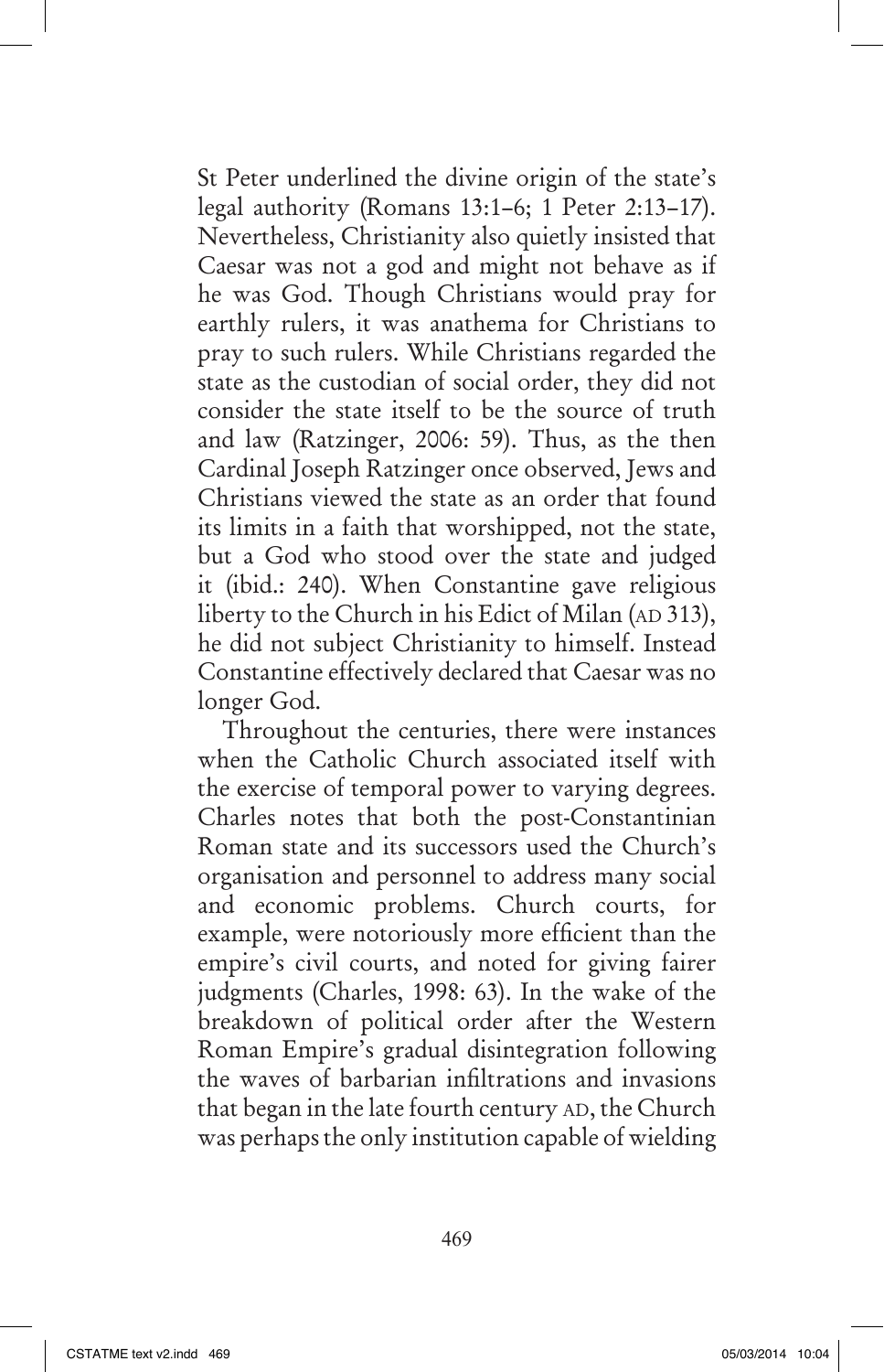significant moral and legal authority throughout much of western Europe during this period. Hence, it was not surprising that Catholic clergy such as St Ambrose of Milan and St Augustine of Hippo found themselves assuming social and political roles once reserved to Roman officials.

And yet despite this association the vital distinction between the claims of God and Caesar, with its implicit limiting of state power, has persisted in Catholic belief and action in ways that are less obvious in some other Christian communities' teaching and practice. The links between a number of the Eastern Orthodox churches and the rulers of the nations in which they dwelled remained exceptionally strong until the twentieth century – so much so that *caesaropapism* became a tendency deeply ingrained in the consciousness of some Orthodox believers. In the West, the doctrine of the Divine Right of Kings enjoyed considerable favour in Anglican communities and some Lutheran confessions, and even received some support from a number of absolutist Catholic monarchs. This doctrine, however, found very few supporters among Catholic clergy and bishops precisely because of the manner in which it diminished the Church's autonomy from the state and blurred the spiritual–temporal distinction. The sixteenth-century scholastic theologian Francisco Suárez SJ, wrote powerfully and strongly against the idea (Suárez, 1944). Another sixteenth-century theologian, St Robert Bellarmine, later proclaimed a Doctor of the Church, specifically refuted the divine right arguments articulated by one of the theory's most famous proponents, James I of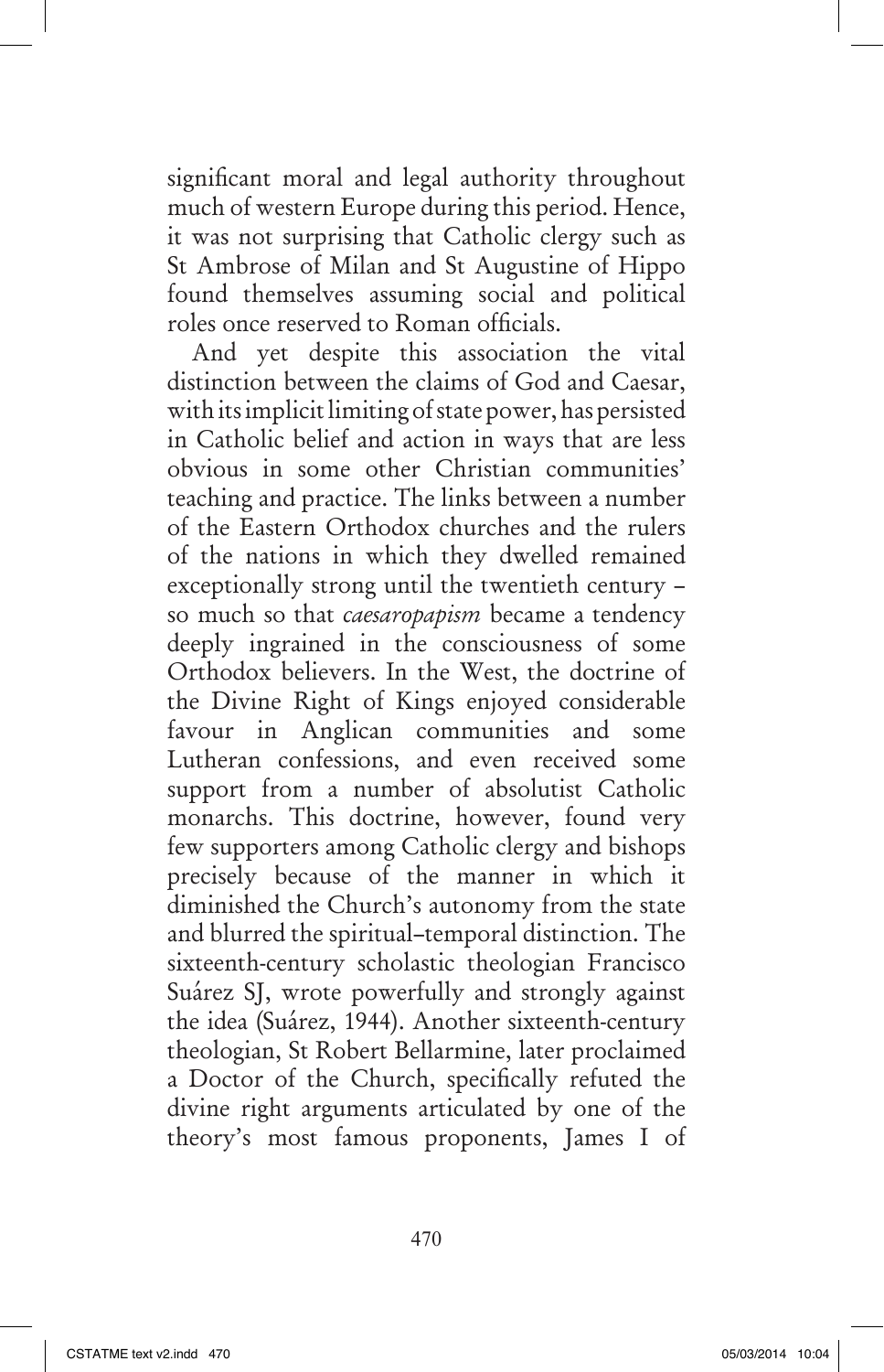England, and also penned the famous *Tractatus de potestate Summi Pontificis in rebus temporalibus adversus Gulielmum Barclaeum* (1610) in opposition to Galician tendencies (which involved, among other things, the extension of the French state's powers over ecclesiastical affairs) in the Catholic Church in France (Brodrick, 1950: 224). Nor were divine right theories ever accepted by the popes, primarily because of the manner in which they blurred the spiritual and temporal realms.

A great English saint, Sir Thomas More, understood this point very well. His careful but unambiguous opposition to King Henry VIII and Thomas Cromwell as they drove the Church in England into schism was motivated by several factors (Gregg, 2007). But one element was More's conviction that the Catholic Church's authority in religious matters such as the indissolubility of marriage and the Pope's dispensing power was greater than the demands of the state's laws. 'The custom of the Christian people', More wrote, 'in matters of the sacraments and of faith has the force of a more powerful law than has any custom of any people whatsoever in civil matters, since the latter relies only on human agreement, [while] the former is procured and prospers by divine intervention' (More, 1969: 415). More considered patently absurd the claim advanced by the distinguished legal scholar Christopher St Germain that Scripture and conscience should be subject to the demands of English common law as determined by the king-inparliament. He also recognised that these and other assertions made to legitimise the Henrican legal revolution of the 1530s would expand the state's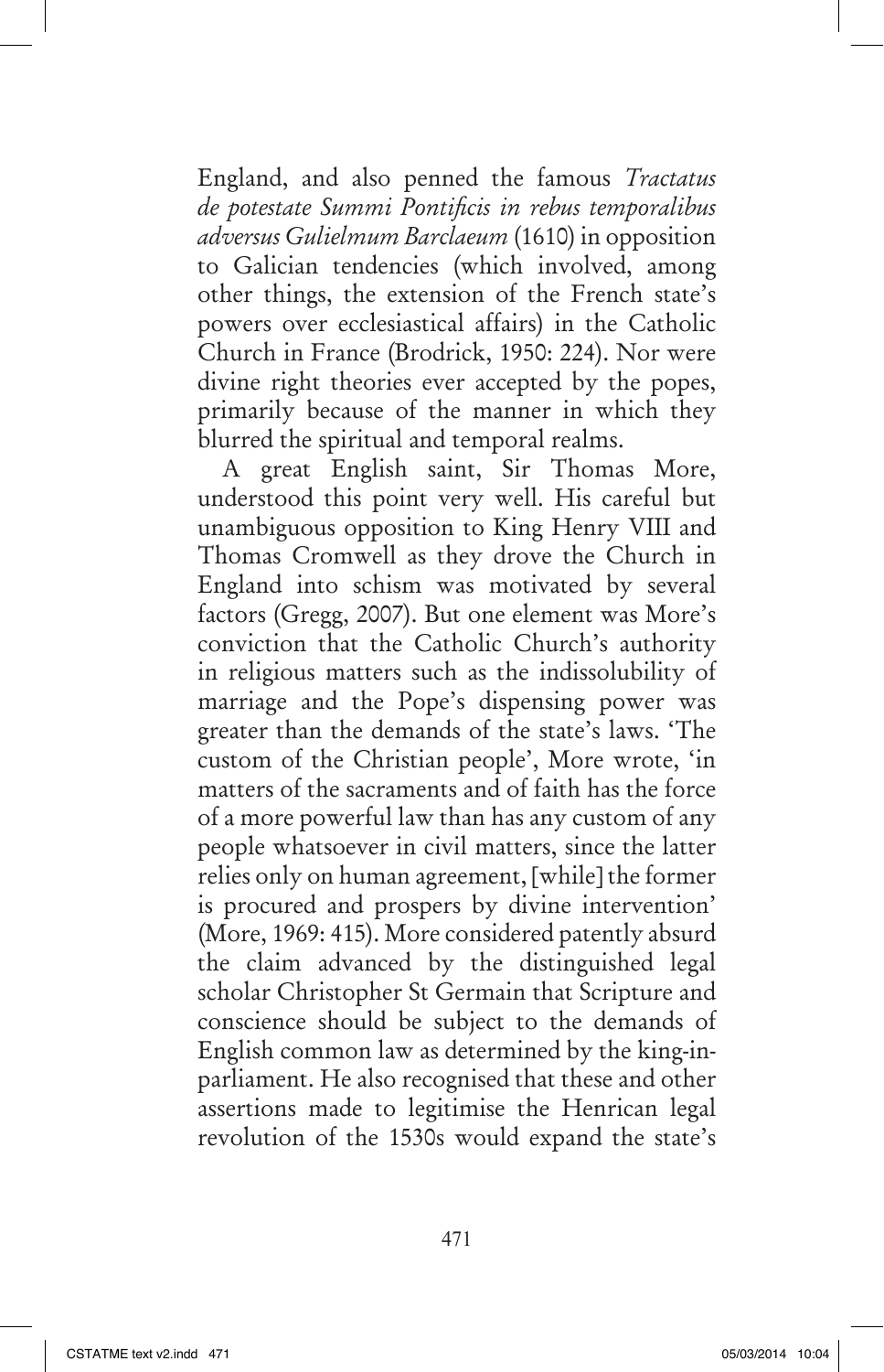power beyond fundamental limits long established in the Catholic Church's authoritative sources of knowledge: Scripture, tradition, magisterial teaching and the natural law.

The very nature of the Catholic Church's own self-understanding therefore means that it cannot accept a state that purports to have no theoretical or practical limits, regardless of whether the absolutist claims are made by an eighteenth-century monarch, a nineteenth-century Jacobin, a twentieth-century Bolshevik or a 21st-century radical secularist. This was dramatically underlined by Pius XI in his encyclical *Mit Brennender Sorge* (1937) protesting about the Nazi regime's treatment of the Catholic Church in Germany:

Whoever exalts race, or the people, or the State, or a particular form of State, or the depositories of power, or any other fundamental value of the human community – however necessary and honourable be their function in worldly things – whoever raises these notions above their standard value and divinizes them to an idolatrous level, distorts and perverts an order of the world planned and created by God; he is far from the true faith in God and from the concept of life which that faith upholds. (MBS 8)

The roots of a Catholic vision of limited state power, however, go beyond the desire to maintain the Church's own rightful autonomy and its understanding of the correct relationship between the spiritual and temporal realms. It also owes much to (a) the Catholic understanding of the human person as a free, social, sinful and responsible creature, called to choose moral

472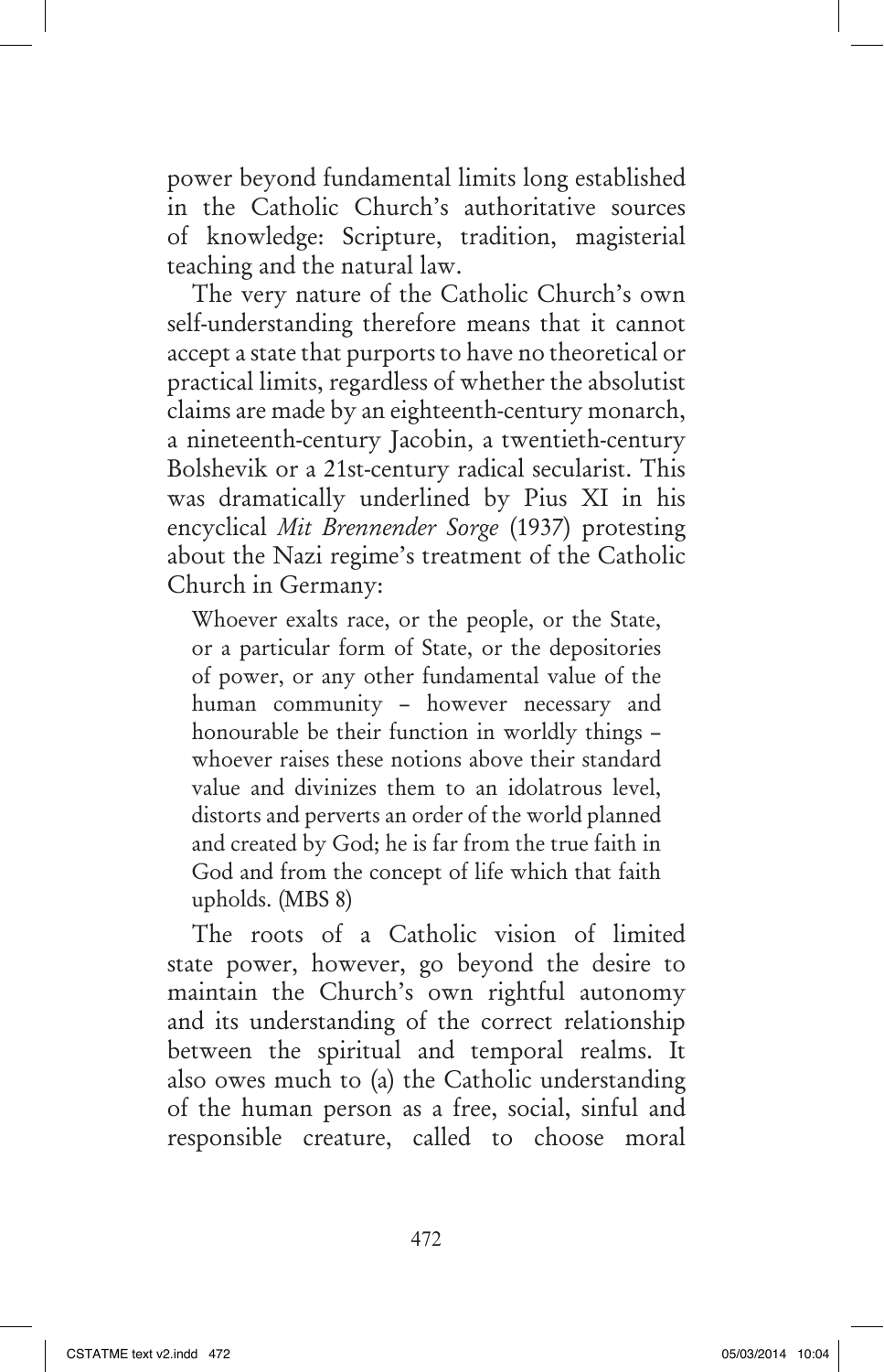greatness but capable of profound degeneracy; and (b) the Church's stress on the importance of each person pursuing human flourishing by choosing to live in the Truth definitively revealed by Christ to His Church and rejecting the path of evil.

#### **Freedom and the call to perfection**

Each human person, it appears, is designed by nature to want to be free. But what, we should ask, is so special about human freedom? Why is it *worth* being free? Responding to such questions, the Catholic Church maintains that human freedom is important because, as the Second Vatican Council taught in its Declaration on Religious Freedom, *Dignitatis humanae* (1965), 'man's response to God in faith must be free ... The act of faith is of its very nature a free act. Man, redeemed by Christ the Saviour and through Christ Jesus called to be God's adopted son, cannot give his adherence to God revealing Himself unless, under the drawing of the Father, he offers to God the reasonable and free submission of faith' (DH 10).

Freedom is not only important because it allows people to respond to God's grace. Catholicism underlines human liberty as an essential prerequisite for people freely choosing and acting as they ought to act. In his encyclical on the Church's moral teaching, *Veritatis splendor* (1993), John Paul II stressed that God made man free not only so that each person can find God, but so that we might 'freely attain perfection'. The Pope immediately added, 'Attaining such perfection means *personally building up that perfection in himself*. Indeed, just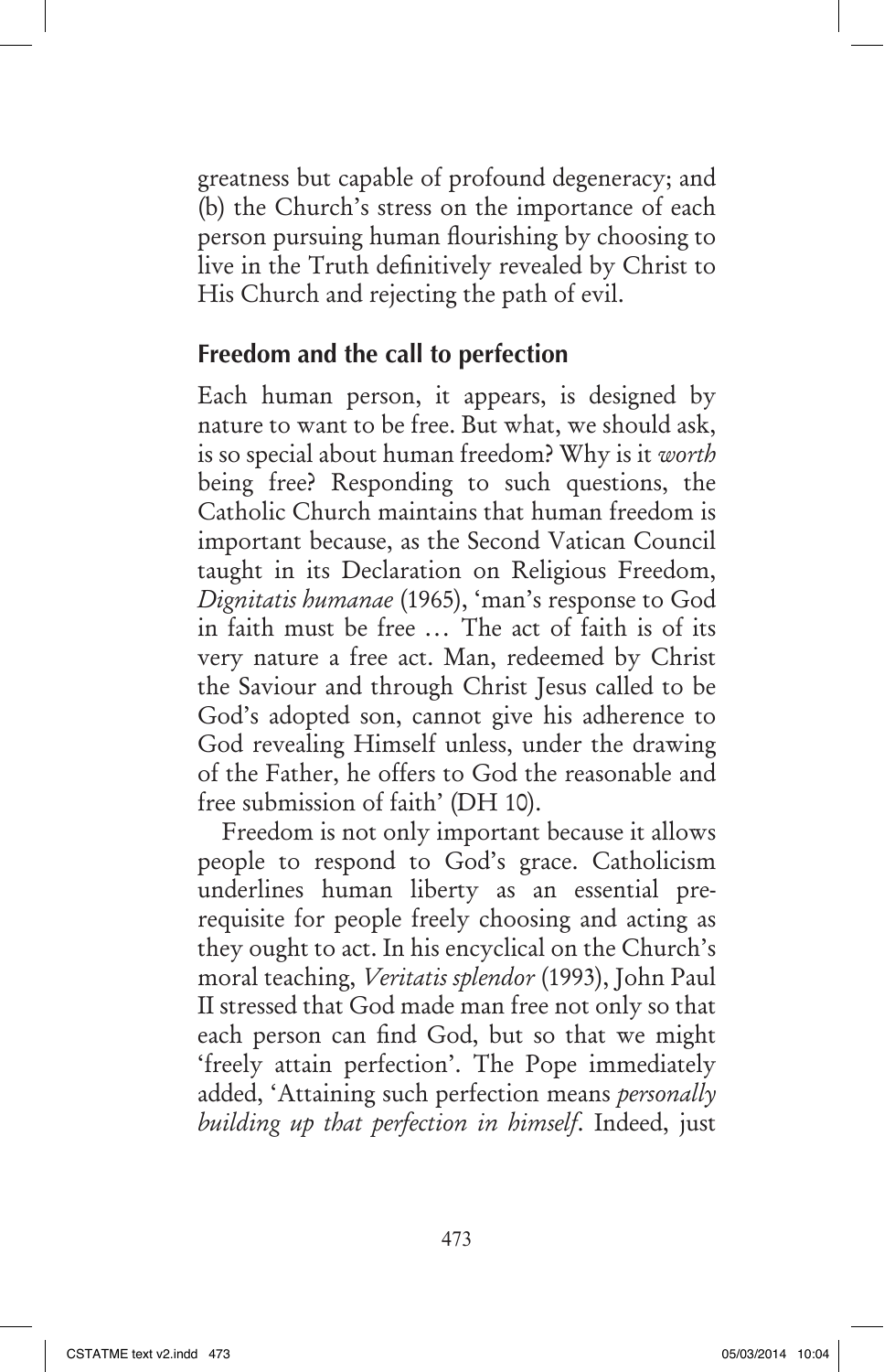as man in exercising his dominion over the world shapes it in accordance with his own intelligence and will, so too in performing morally good acts, man strengthens, develops and consolidates within himself his likeness to God' (VS 39). The perfection to which John Paul II – consistent with the entire Catholic tradition – states all people are called is one which the Swiss theologian Servais Pinckaers OP, describes as 'freedom for excellence' (Pinckaers, 1993: 354–78). This is the 'self-command' that comes when a person, having discerned the moral goods knowable through reason and the Catholic faith, directs his will to these goods and acts freely and consistently to realise them in his life, aided by God's grace. It amounts to a freedom that Christ's call to each person to live the life of the Beatitudes is both possible and enriching, and a foretaste of the beatific vision that is God.

Liberty, then, in the sense of liberty from unreasonable coercion, is – from the Catholic standpoint – not an end in itself. It is a means for attaining the higher freedom that is called selfmastery: that is, when we discern through faith and reason what is and is not compatible with Christ's call to perfection, and then, through exercising our rational free will, we choose morally good acts and assimilate the truth about the good into our very being.

While Catholicism holds that humans need to be free to choose the higher freedom to which Christ calls everyone, it also teaches that we are social creatures who need other people and who have real concrete responsibilities to others. This much is evident from our everyday experience. From the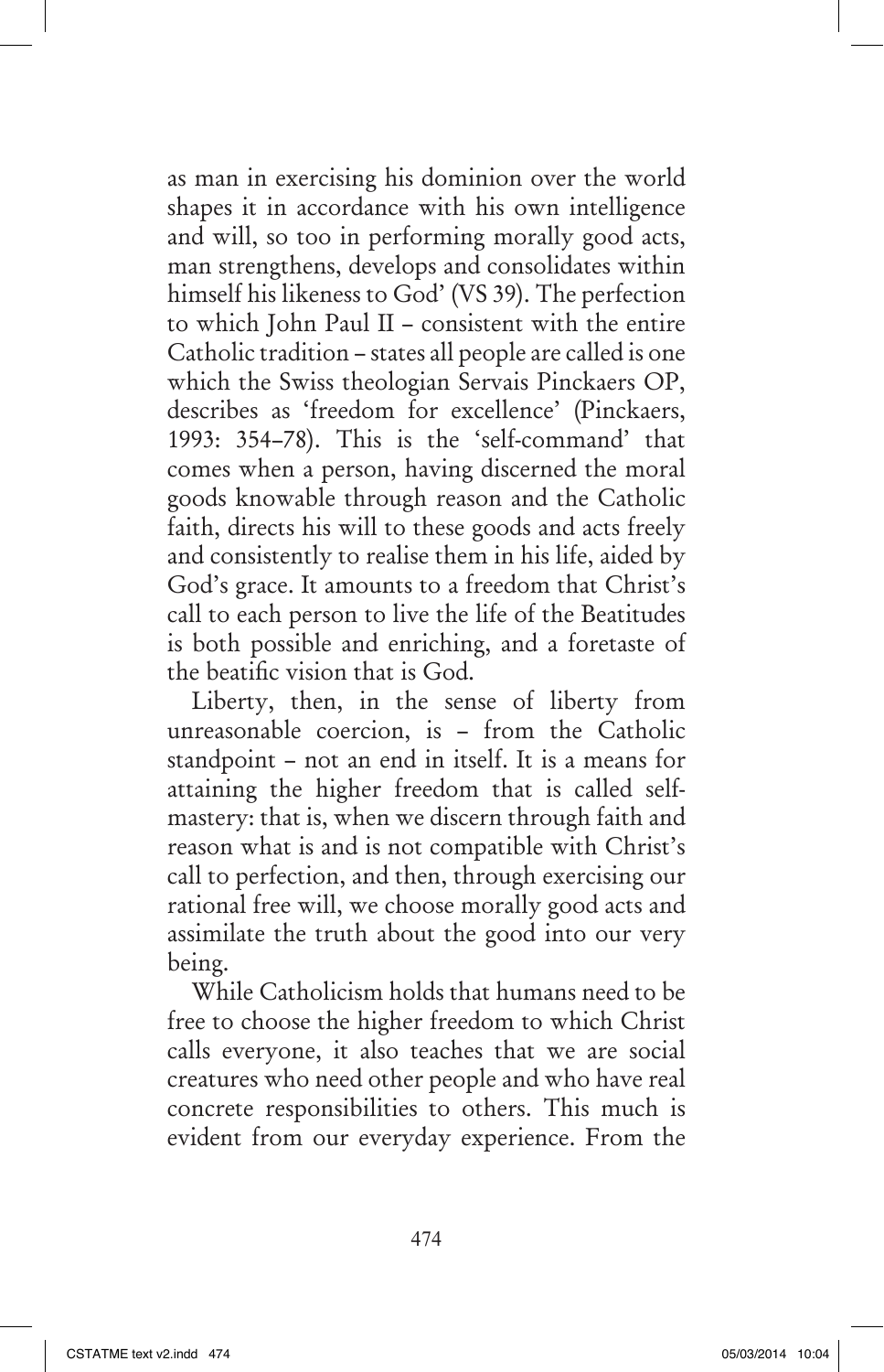moment of our conception, we depend upon our mother for sustenance. As babies we are helpless, utterly dependent upon others' goodwill, especially that of our families. As we grow, our associations become less exclusively familial. They increasingly become the outcome of human reason and choice. This reflects our condition as a social being whose capacity for self-reliance is limited. St Thomas Aquinas highlighted this truth when he wrote:

It is not possible for one man to arrive at knowledge of all these things by his own individual reason. It is therefore necessary for man to live in a multitude so that each one may assist his fellows, and different men may be occupied in seeking, by their reason, to make different discoveries – one, for example, in medicine, one in this, another in that. (Aquinas, 1948: I, 6)

Nor did Aquinas imagine that our dependence upon associational life is confined to our immediate circumstances. When we engage in shaping material, be it physical or intellectual in nature, we almost always draw upon a common stock of human knowledge. This can range from something as fundamental as language to a specific technique developed over time by particular professions.

At the same time, the Church teaches that these same free and associational human beings sometimes make sinful choices that damage themselves and others around them. As Thomas More wrote, we all possess the capacity to abuse our liberty and concoct many 'worldly fantasies' of our own making (More, 1976: 226). While Catholicism does not teach that we are somehow 'free from' the demands of truth, it acknowledges that, as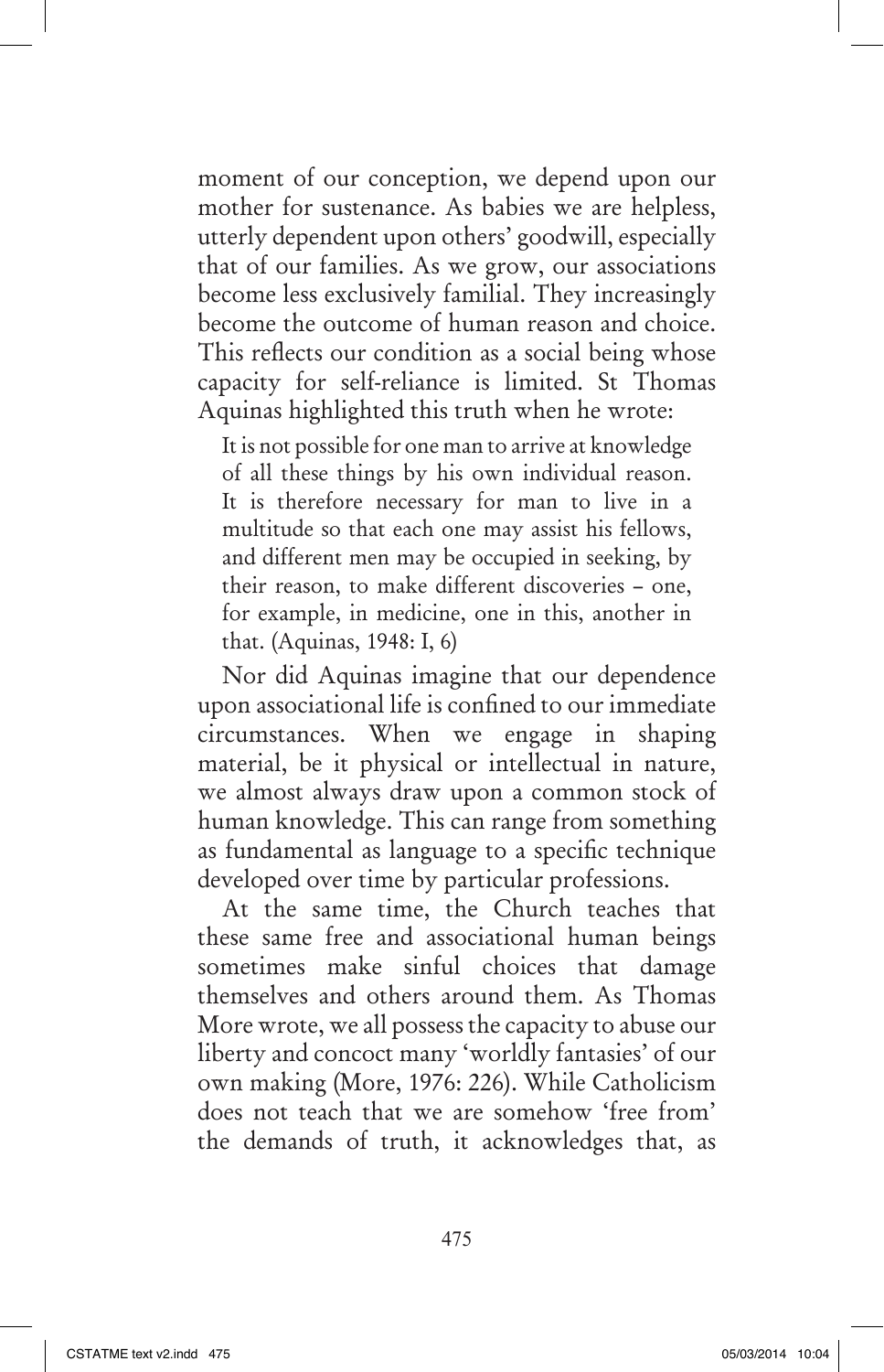creatures marked by sin, we have the capacity to rebel against the truth revealed by faith and reason. Such rebellion, however, only leads us to neglect what is reasonable and true – and therefore reality – and enter into the prison of untruth and escapism. In More's words, 'Is it not a beastly thing to see a man that has reason so rule himself that his feet may not bear him, but ... rolls and reels until he falls into the gutter?' (More, 1931: 495).

The situation is further complicated by the fact that in any given society of persons, the range of different, sometimes incompatible, possibilities for reasonable choice by individuals and associations continues to expand. It therefore becomes increasingly difficult to reconcile all choices with each other. Decisions thus need to be made concerning the rules and policies that reconcile different reasonable choices and address problems arising from unreasonable choices.

In certain areas, various procedures emerge to resolve particular problems. Though no serious Catholic would sacralise the market economy, John Paul II noted that the market economy has thus far proved to be the most efficient human means for meeting the basic material needs of entire societies (*Centesimus annus*, 32, 34). Likewise, the price mechanism's ability to reflect the supplyand-demand status of goods and services provides people with some of the information they need in order to choose what to purchase. But even here, judgements need to be made concerning what to do when, for example, a person reneges on their promise to pay the agreed-upon price.

The legal philosopher John Finnis observes that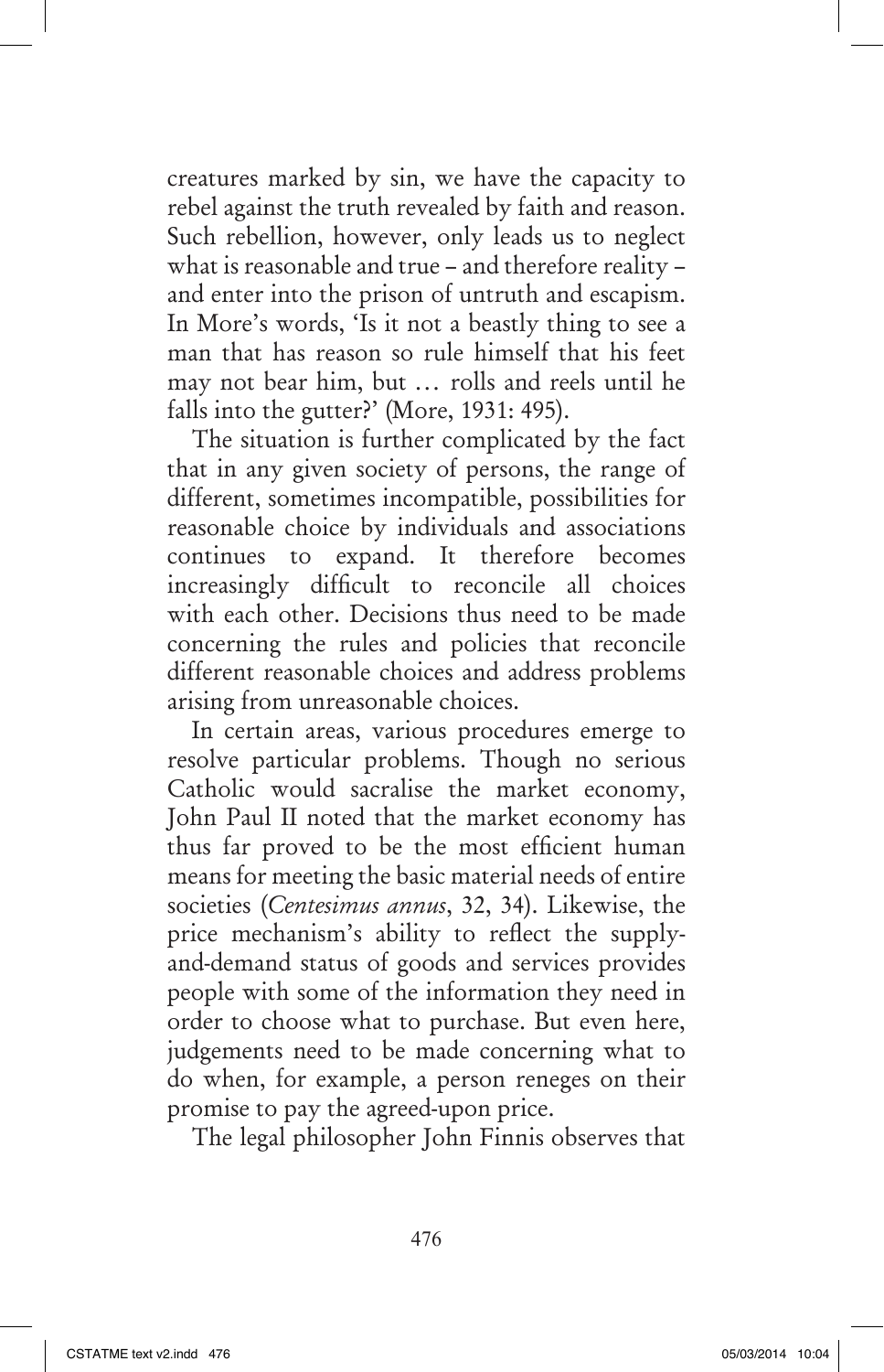there are only two ways to resolve such conflicts: unanimity or authority (Finnis, 1980: 231–3). The voluntary undertakings agreed upon in a contract, for example, are grounded upon unanimity inasmuch as the contracting individuals adhere to the original agreement. When there is a breakdown of unanimity, the parties to the contract must either decide to dissolve the contract (unanimity), or admit to the authority of a law demanding completion of agreed undertakings, or be held to their undertakings by some organisation wielding a recognised authority (ibid.: 232).

The ongoing increase of possible reasonable and unreasonable choices in most societies decreases the possibility of achieving unanimity on a range of questions. While this may mirror increasing dissension about the proper ends of people, it also reflects an increase in the incompatible but nonetheless reasonable ways of pursuing incompatible but reasonable ends. It is true that traditions, customs and other non-governmental mechanisms often assume a role in providing resolutions to some of these issues. In other cases, however, there may be need for recourse to an authority that can bind people with the force of law – something which markets cannot do. This especially concerns deterring and prohibiting, for instance, criminal behaviour, and more particularly the administration of justice. The very nature of legal justice is such that it involves investing a particular community (the state) with authority, giving particular institutions of that community the responsibility of exercising that authority (legislatures, executives and judiciary), and defining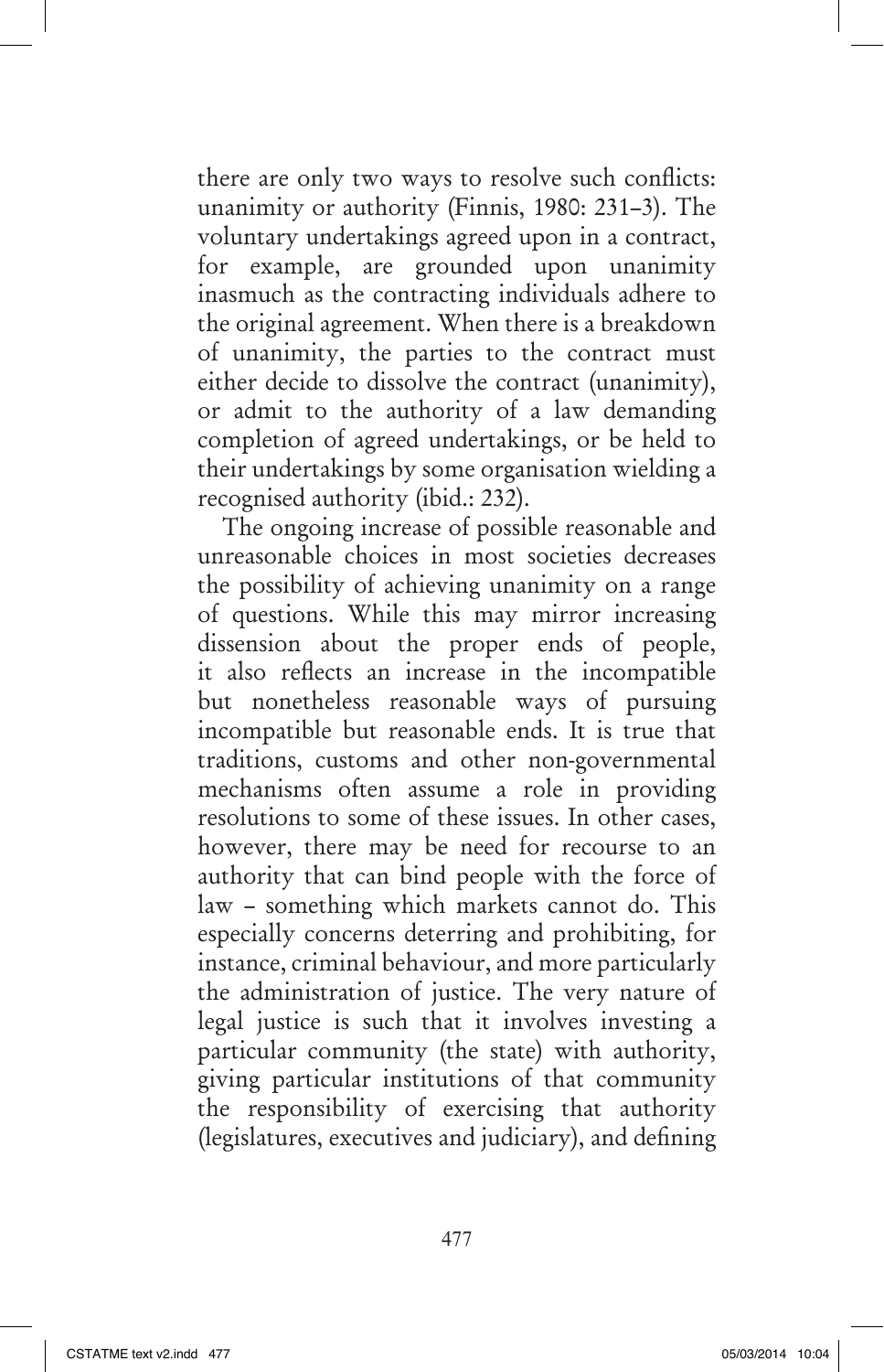and delimiting the powers of these institutions (constitutions, statute law and common law).

The preceding analysis makes it clear that, from a Catholic and natural law perspective, the legitimacy of the state and political life as a whole is rooted in two elements. The first is each person's natural call – whether they realise it or not – to freely pursue human flourishing and the subsequent need to resolve what might be called 'coordination problems'. The second is the administration of justice, most particularly legal justice (right relations between the individual and the community) and commutative justice (voluntary relations between individuals, especially as mediated through the form of contract). As Benedict XVI reminded his readers in his encyclical *Deus caritas est*, 'The just ordering of society and the State is a central responsibility of politics. As Augustine once said, a State which is not governed according to justice would be just a bunch of thieves: "*Remota itaque iustitia quid sunt regna nisi magna latrocinia?*"' (DCE 28).

In both theory and practice, however, the two often overlap. This becomes clear when we think of instances of legal coercion that may be legitimately exercised by state authorities. On one level, the use of state coercion against, for instance, thieves and murderers is rooted in society's need for an institution to be charged with realising restorative and retributive justice. But the deterrent effect of these powers is such that they help people to understand the moral evil involved in such acts and discourage them from choosing these actions. To this extent, the state's coercive powers help people to choose good rather than evil acts. In other words,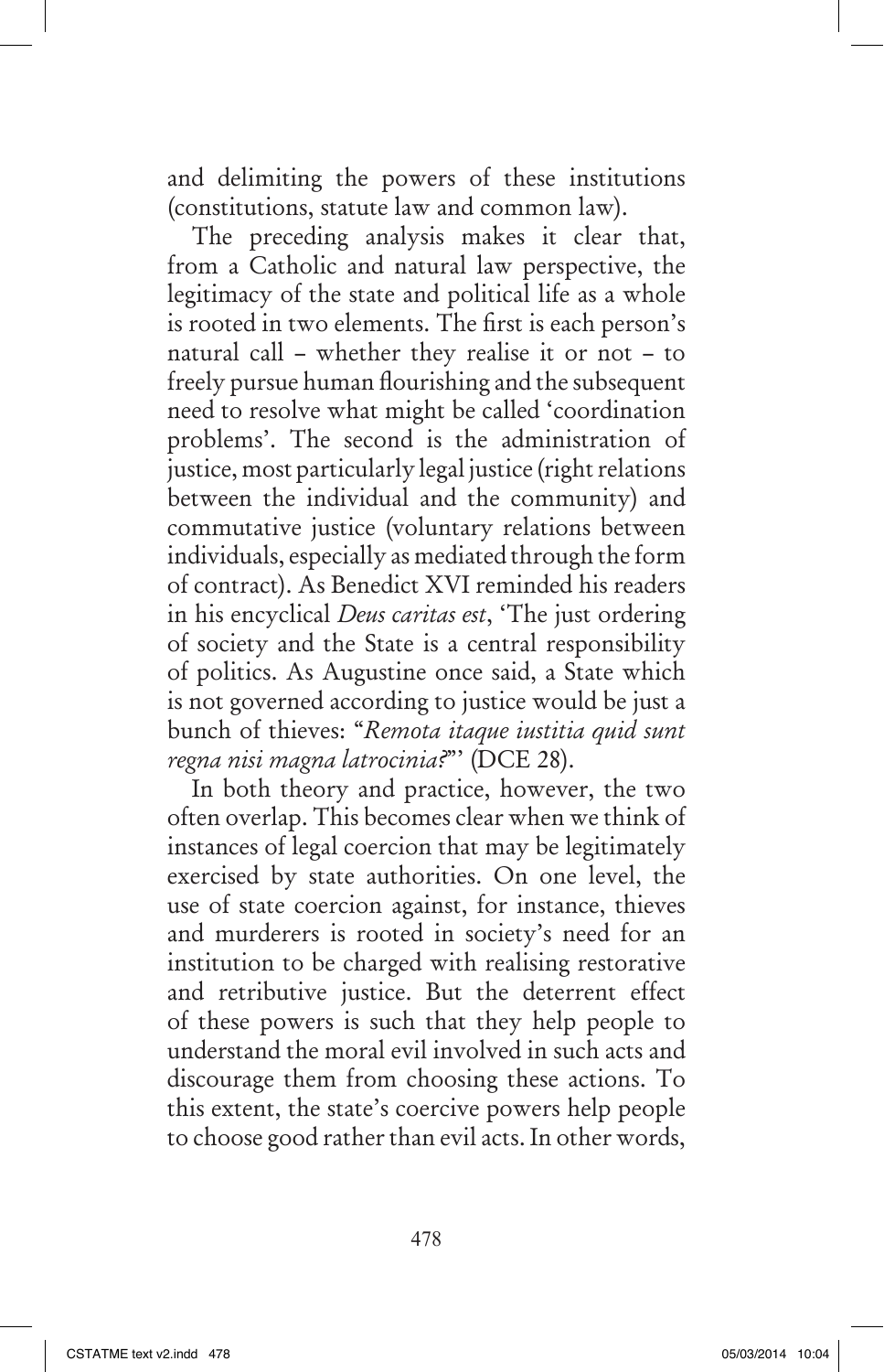Catholic teaching holds that even the coercive powers associated with the state are grounded in the state's responsibility to assist people to pursue perfection. Nevertheless, the Church recognises that these considerations need to be balanced against the fact that people can assimilate the good only if they can freely choose the good for themselves.

We see, then, that Christ's call to all people to choose freely the higher freedom of human perfection is central to understanding how the Catholic Church understands the state's role as well as its limitations. This becomes clearer when we reflect upon Catholic teaching about what is described in Church teaching as the 'common good' of a political community (i.e. a sovereign nation).

#### **The state and the common good**

The phrase 'the common good' is regularly referenced by popes, bishops and theologians when discussing the nature of the state and the purposes of politics. The expression is not, however, a paraphrase for collectivism or socialism. It does not equate with the tenets of any particular ideology, precisely because the Catholic Church grounds the political community's common good in Christ's call to all to pursue human perfection.

In its *Pastoral Constitution on the Church in the Modern World, Gaudium et spes* (1965), the Second Vatican Council defines the political community's common good as embracing the 'sum of those conditions of the social life whereby men, families and associations more adequately and readily may attain their own perfection' (GS 74). As a form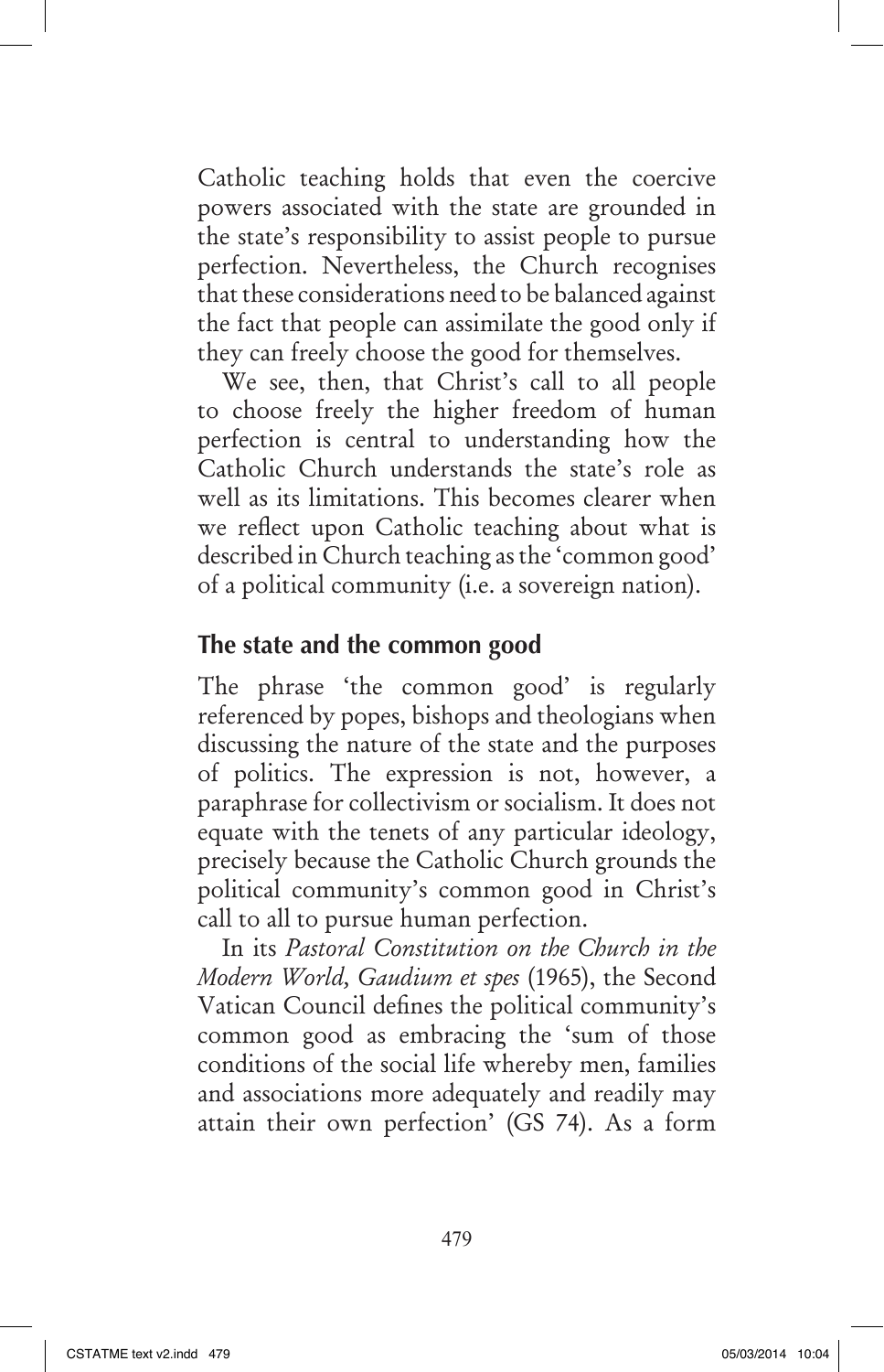of human association, the political community may thus be understood as existing to assist all its members to realise human perfection. Its ways of doing so might include interacting with other political communities, protecting its members from hostile outsiders, vindicating justice by punishing wrongdoers, and defining the responsibilities associated with particular relationships, such as contractual duties. What these activities have in common is that they are all conditions that *assist*, as distinct from directly cause, people to achieve self-mastery. It is harder, for example, to choose to pursue the good of knowledge in a situation of civil disorder. Likewise, we know that the incentives for us to work are radically diminished if there is no guarantee that our earnings will not be arbitrarily confiscated through taxation or otherwise.

These conditions thus constitute a political community's common good. A particular characteristic of this common good is that it is not the all-inclusive end of its members. Rather it is instrumental as it is directed to assisting the flourishing of persons (Aquinas, 1997: III, ch. 80 nn. 14, 15). The political community's common good thus helps both to define its legitimate authority and to limit it. For the political community's authority does not derive its power from itself. It always proceeds from the responsibility of state institutions to serve a political community's common good, which is in turn directed to a higher end – assisting rather than supplanting people as they pursue human flourishing and disdain evil.

Given the state's responsibility for the political common good, it would be easy to conclude that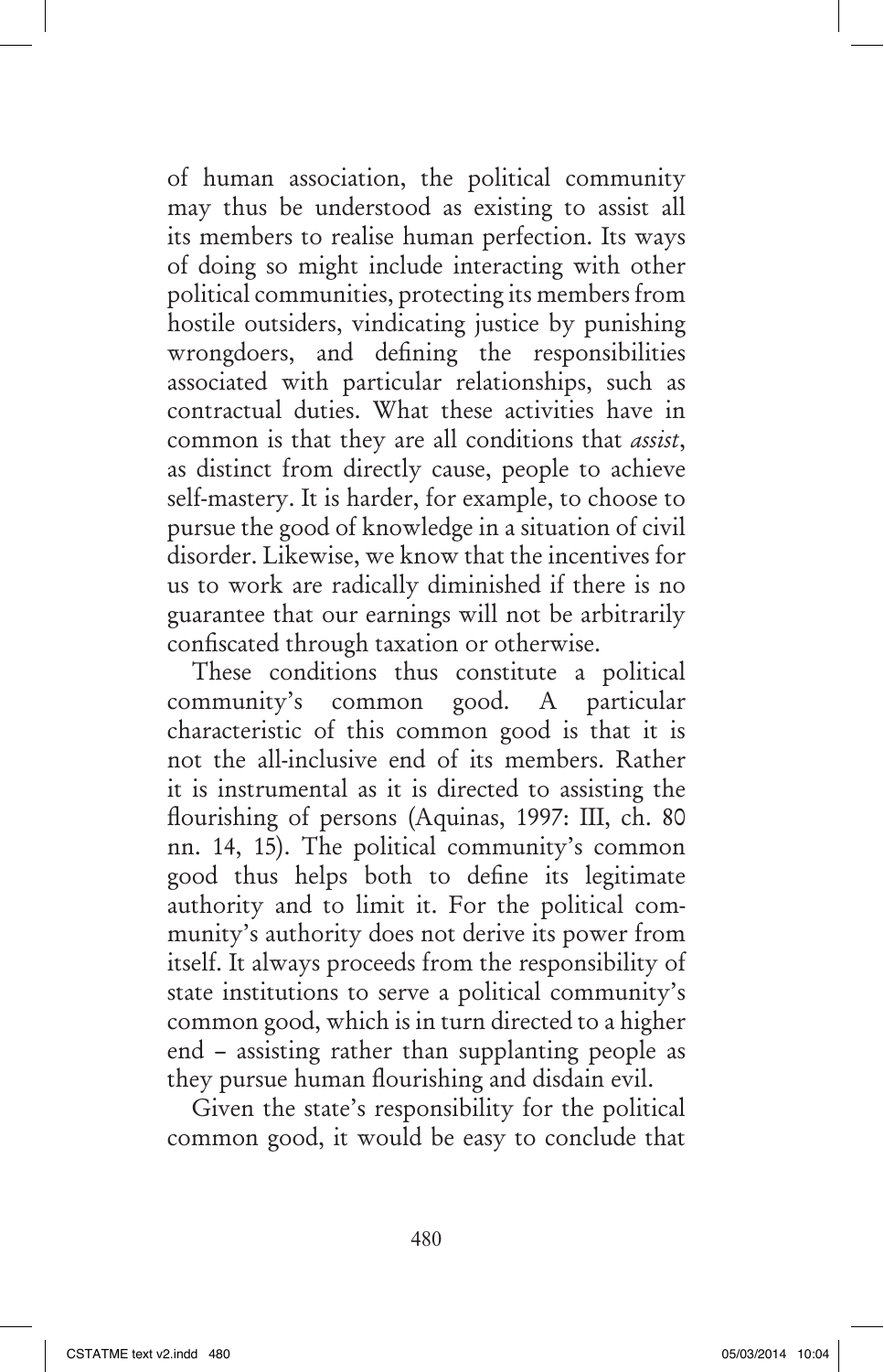the state bears direct responsibility for protecting all the conditions that constitute this common good. Such assumptions are, however, unwarranted. This becomes apparent when we reflect upon a principle much articulated in Catholic social teaching: the concept of subsidiarity. This idea was partially formulated by Aquinas when he commented, 'it is contrary to the proper character of the state's government to impede people from acting according to their responsibilities – except in emergencies' (ibid.: III, ch. 71, n. 4). A fuller definition of subsidiarity was articulated by John Paul II, following Pius XI, in his 1991 encyclical *Centesimus annus*: 'a community of a higher order should not interfere in the internal life of a community of a lower order, depriving the latter of its functions, but rather should support it in case of need and help to co-ordinate its activity with the activities of the rest of society, always with a view to the common good' (CA 48).

The interventions of higher communities, such as the state, in the activities of lower bodies ought therefore to be made with reference to the common good: i.e. the conditions that enable all persons to fulfil themselves. Subsidiarity thus combines axioms of non-interference and assistance. It follows that when a case of assistance and coordination through law or the government proves necessary, as much respect as possible should be accorded to the rightful autonomy of the assisted person or community.

The significance of this principle thus lies not so much in the autonomy that subsidiarity confers upon people, but in the fact that this autonomy is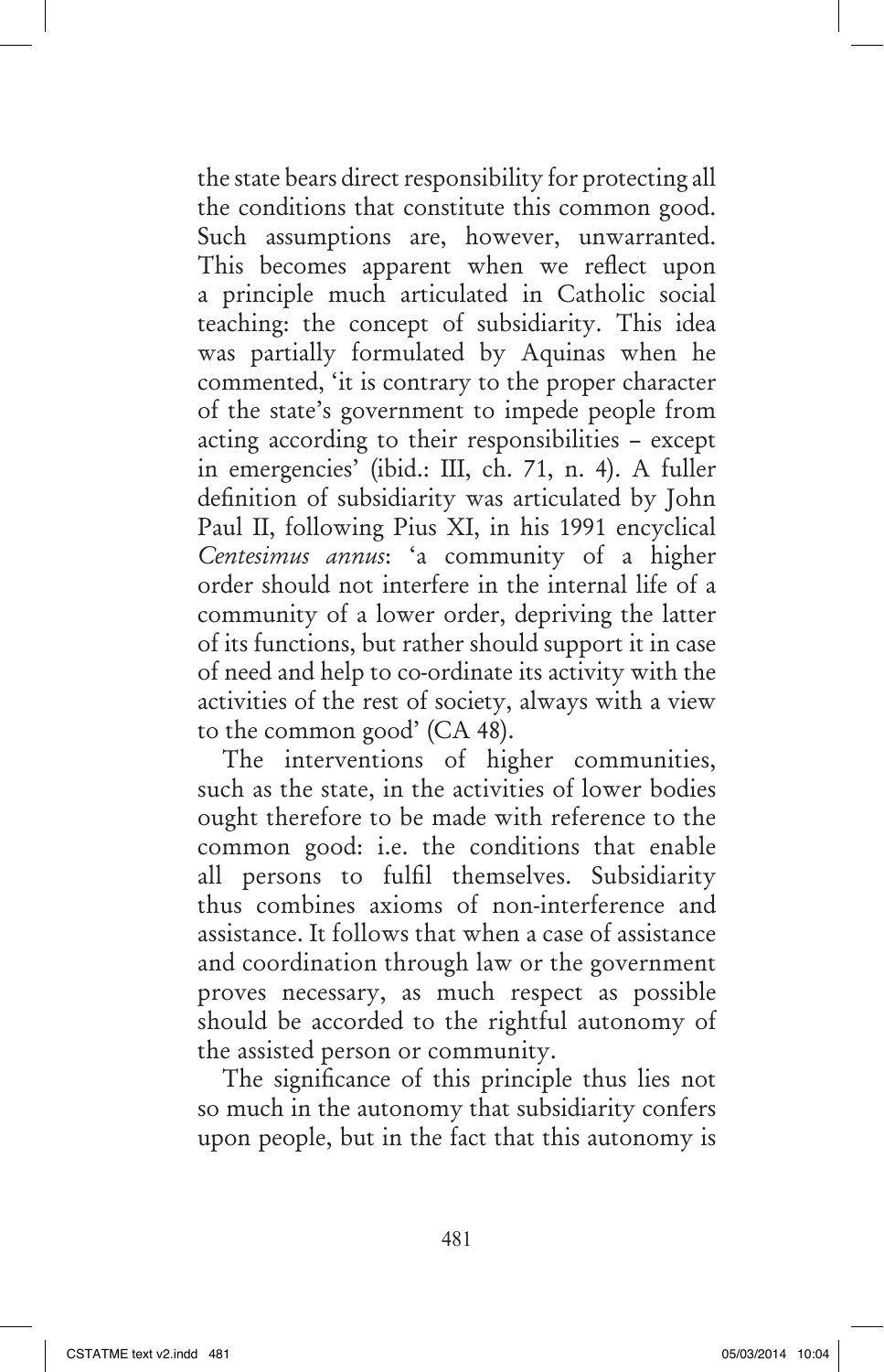essential if people are to choose freely basic moral goods. Subsidiarity has therefore less to do with efficiency than with people attaining perfection under their own volition. A basic requirement for realising this perfection is to act and do things for ourselves – as the fruit of our own reflection, choices and acts – rather than have others do them for us. The principle of subsidiarity also reminds us of the fact that there are a host of free associations and communities that precede the state and which establish many of the conditions that assist people to achieve perfection. They thus have a primary responsibility to give others what they are objectively owed in justice, tempered, Catholics will add, by mercy.

Provided that the political community's common good is understood in the terms stated above, we can be confident it will not become the basis for authoritarian tendencies. For one thing, the state's responsibility for the political community's common good is to help people to make choices for virtue – not to force them to do so. Secondly, the common good, properly understood, does not necessarily require uniformity. It actually creates room for pluralism insofar as it seeks to enable as many people as possible to pursue basic moral goods in a potentially infinite number of ways.

#### **Prudence, sin and love**

This understanding of the political community and its common good provides us with the basis for reflecting upon the principles that determine what state authorities may do in a society that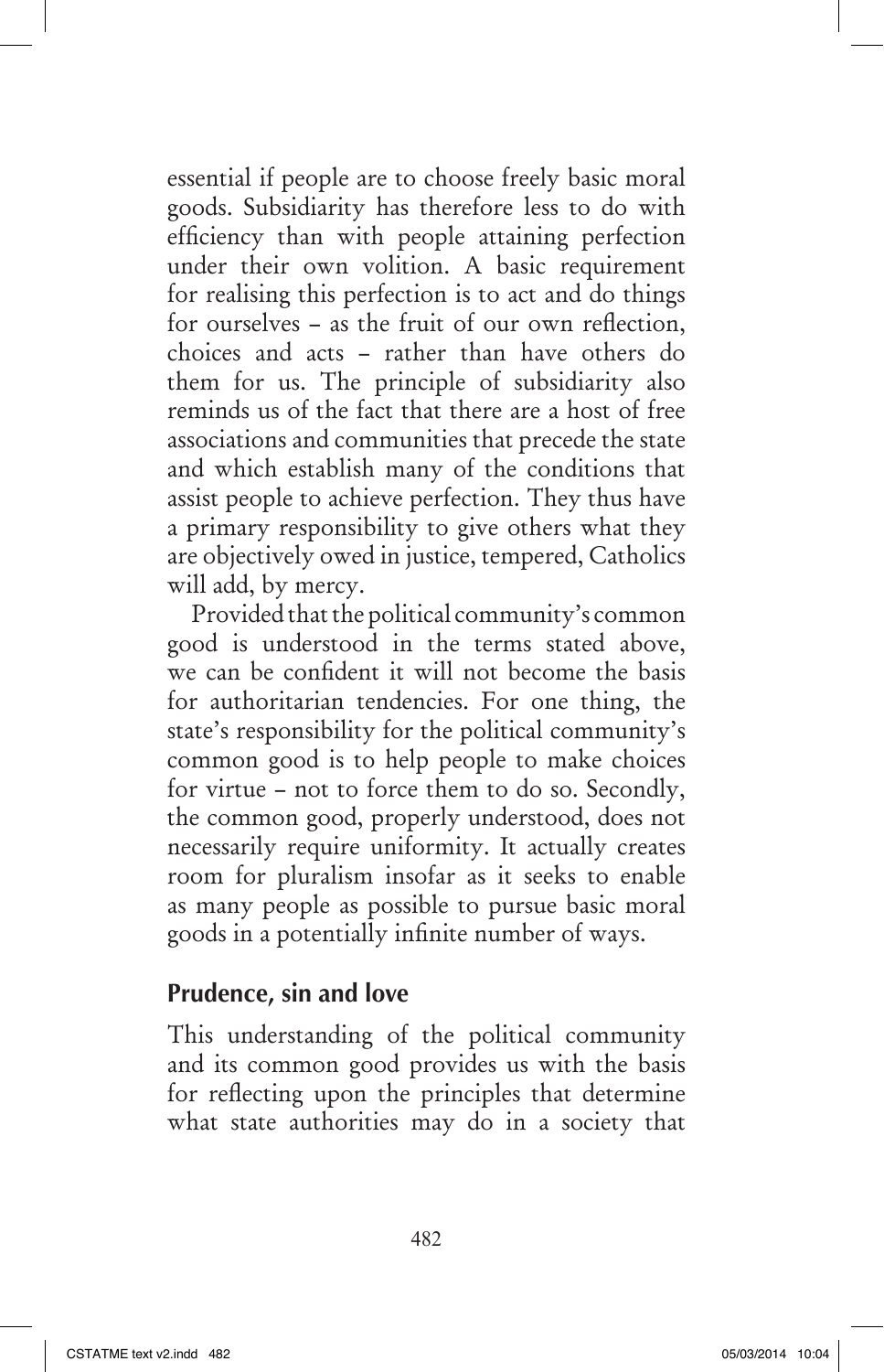values human freedom and human flourishing. Far from constituting an open-ended invitation to expanded government, it points in the direction of limited government. It indicates, for example, that the political community is only one of a number of communities and should not therefore displace or absorb the proper responsibilities of other individuals and associations. Considered in this way, the Catholic understanding of the political community's common good is incompatible with totalitarianism of any kind, precisely because the totalitarian state attempts to absorb all other groups within itself.

The state's ability to perform this assistance role is complicated by a number of factors. One is the knowledge problem. Attempting to determine the conditions that constitute a political community's common good is a difficult exercise. Though some elements are constant – such as the protection of innocent life – the totality of these conditions is never static. The state authorities cannot know everything about all the conditions that constitute a political community's common good at any one point in time. Neither legislators nor judges are, for example, in a position to know the number and particular character of obligations incumbent upon all individuals and associations.

Another significant problem is the fact that the people occupying positions of state authority, be they in the executive, legislature or judiciary, are not perfect. From a Catholic standpoint – not to mention everyday human experience and the lessons of history – state officials are also fallen creatures marked by the stain of original sin and,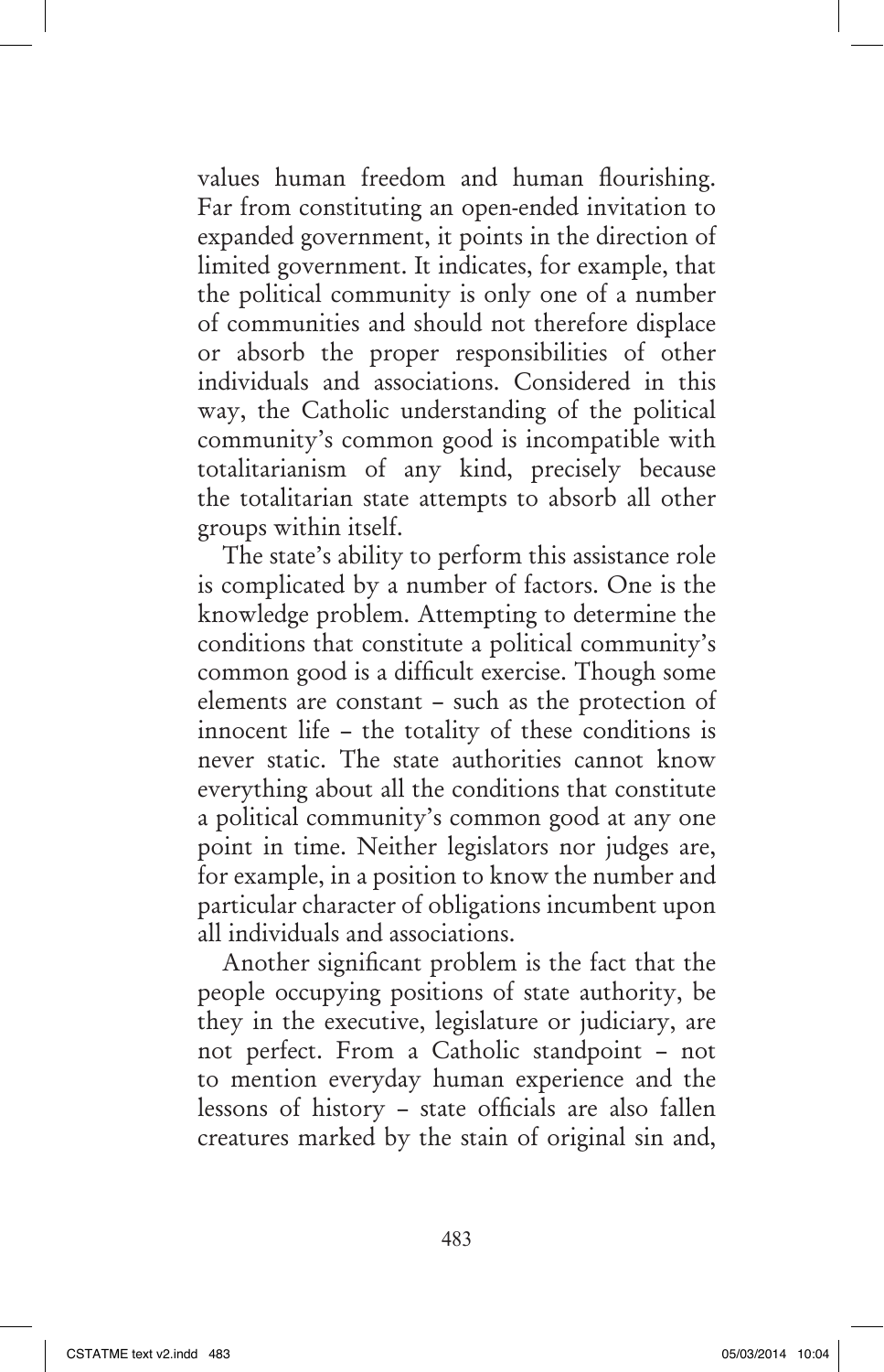like the rest of us, sometimes choose evil rather than good. They are just as prone as anyone else to making mistakes, to acting outside their area of competence, or even to abusing their position for personal interest. There is a tendency on some Catholics' part (though the problem is hardly confined to Catholics) to imagine that state officials, be they elected or appointed, will always act in the interests of the common good. The lesson of every study of bureaucracy from Max Weber onwards is that the real, as opposed to stated, goals of such organisations and officials often have very little to do with the common good and far more to do with the bureaucracy's self-interest and its desire to preserve and expand its powers.

We are thus faced with dilemmas. If we are to flourish as human beings, we need to act under our own volition. Yet we cannot do so if our decisions are constantly pre-empted for us by the state. On the other hand, our opportunities for free choice may be unreasonably limited if certain prerequisites such as the rule of law which rely heavily upon state authority for their efficacy are absent. At the same time, we know, given man's fallen nature, that a considerable proportion of those people in positions of political and legal power have little interest in the common good and, in some instances, have ceased to be able to distinguish between their own self-interest and a given society's common good.

On one level, the sheer difficulty of resolving these dilemmas is a good reason to ensure that the powers of state institutions are defined as unambiguously as possible and limited in their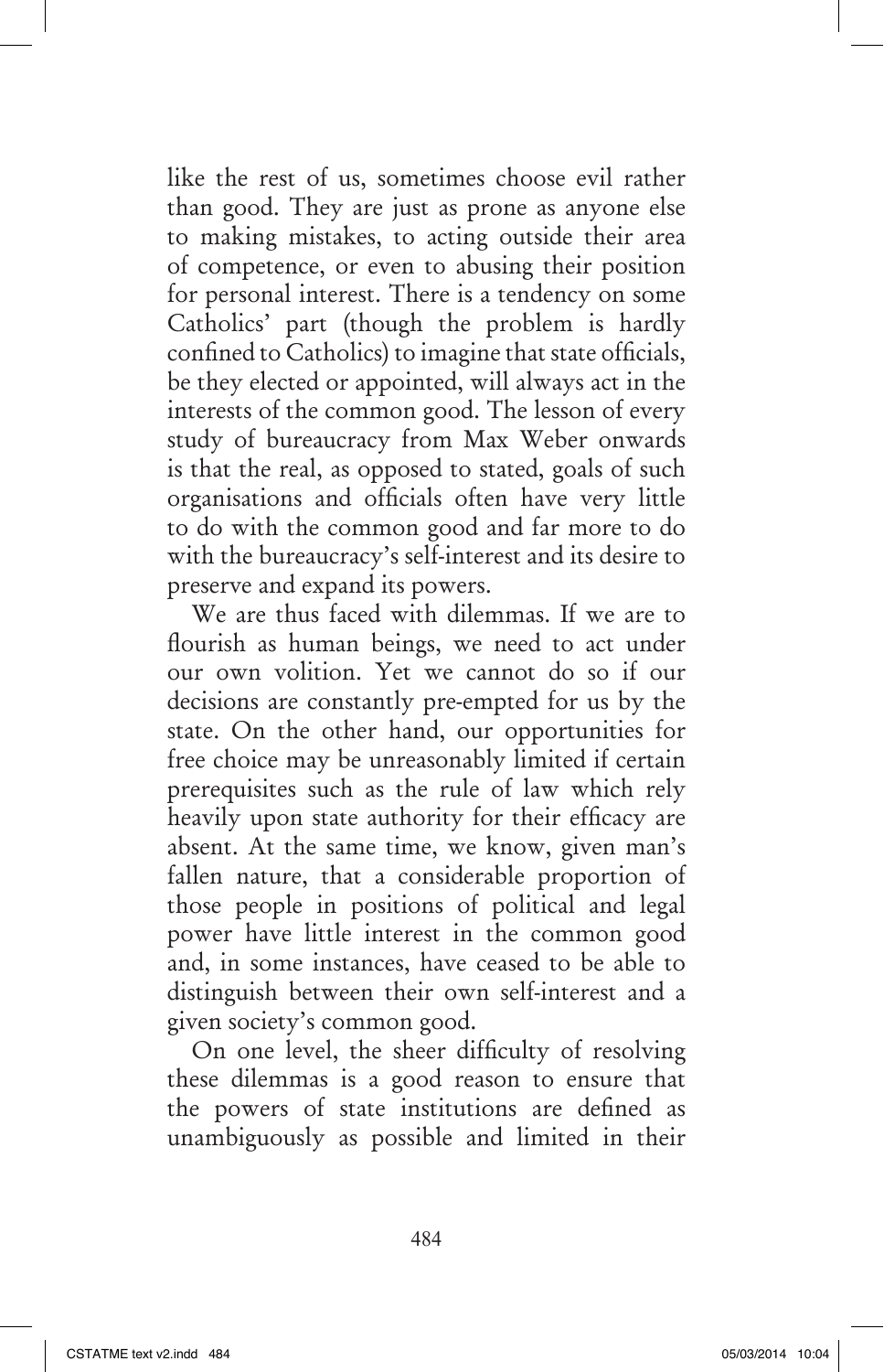application. This may limit, to some extent, the effects of the misguided, mistaken and sometimes sinful choices of state officials. At the same time, the same dilemmas underline the importance of the Church reminding government officials that they have a special responsibility to cultivate a special type of human wisdom if they are to perform their responsibilities for a society's political common good. This wisdom consists of discerning what the political community can reasonably contribute towards the liberty and flourishing of its members, and what it cannot (Finnis, 1998: 186). Aquinas underlined this point when he specified three levels of prudential wisdom: individual *prudentia*; domestic practical reasonableness; and political practical reasonableness. 'The good of individuals, the good of families, and the good of civitas', he wrote, 'are different ends; so there are necessarily different species of *prudentia* corresponding to this difference in their respective ends' (Aquinas, 1963: II, II, q. 48).

One way of prudentially discerning the role of government institutions in a given situation is to ask ourselves what the state can and cannot generally do well. This may be determined by identifying other groups' deficiencies and asking when no other community, save the state, can render the assistance that will remedy the deficiency until the ailing non-state organisation can reassume its appropriate role.

Reason and experience tell us that no family is capable of securing public order or administering justice within a political community. Nor can any private person, local association or church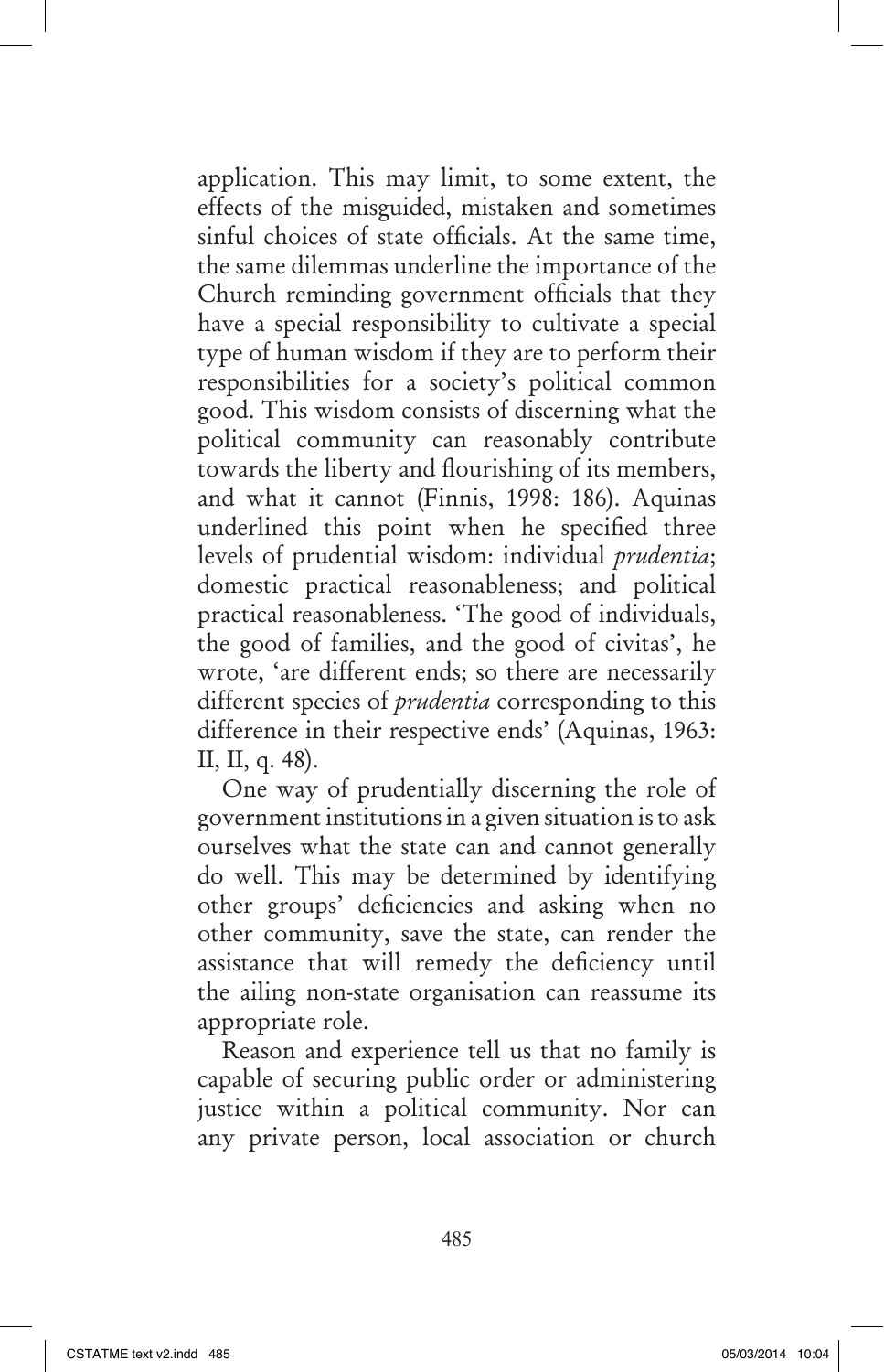successfully undertake such a role. The same reason and experience suggest, however, that the state is a very inadequate child-raiser. In normal circumstances, this function is properly performed by a family that knows and loves its children. When the family experiences problems beyond its control, it should normally be the case that the extended family or neighbours are the first to render assistance. When no other group can render the appropriate form of assistance, it may then be necessary for the state to act.

Hence the fact that children are best raised by their families does not rule out, in principle, any possibility of state intervention in particular circumstances. Examples might be when the police are summoned to stop an incident of spousal abuse. The urgent need to protect the goods of life and health in such cases makes it imprudent to wait for other family members or other intermediate groups to intervene. Normally, however, direct state intervention in family matters is unwise because it involves the application of political wisdom – and power – to a sphere where domestic wisdom and authority ought to prevail. The state's responsibility to maintain an order of justice will nevertheless occasionally necessitate such intervention, precisely because failure to act coercively against spousal abuse may contribute to a deterioration of the public order essential for a political community's common good. Though it is impossible for the state to prevent all cases of, for instance, stealing and intentional killing, such actions should always be prohibited by state authority. Unless such practices face the ultimate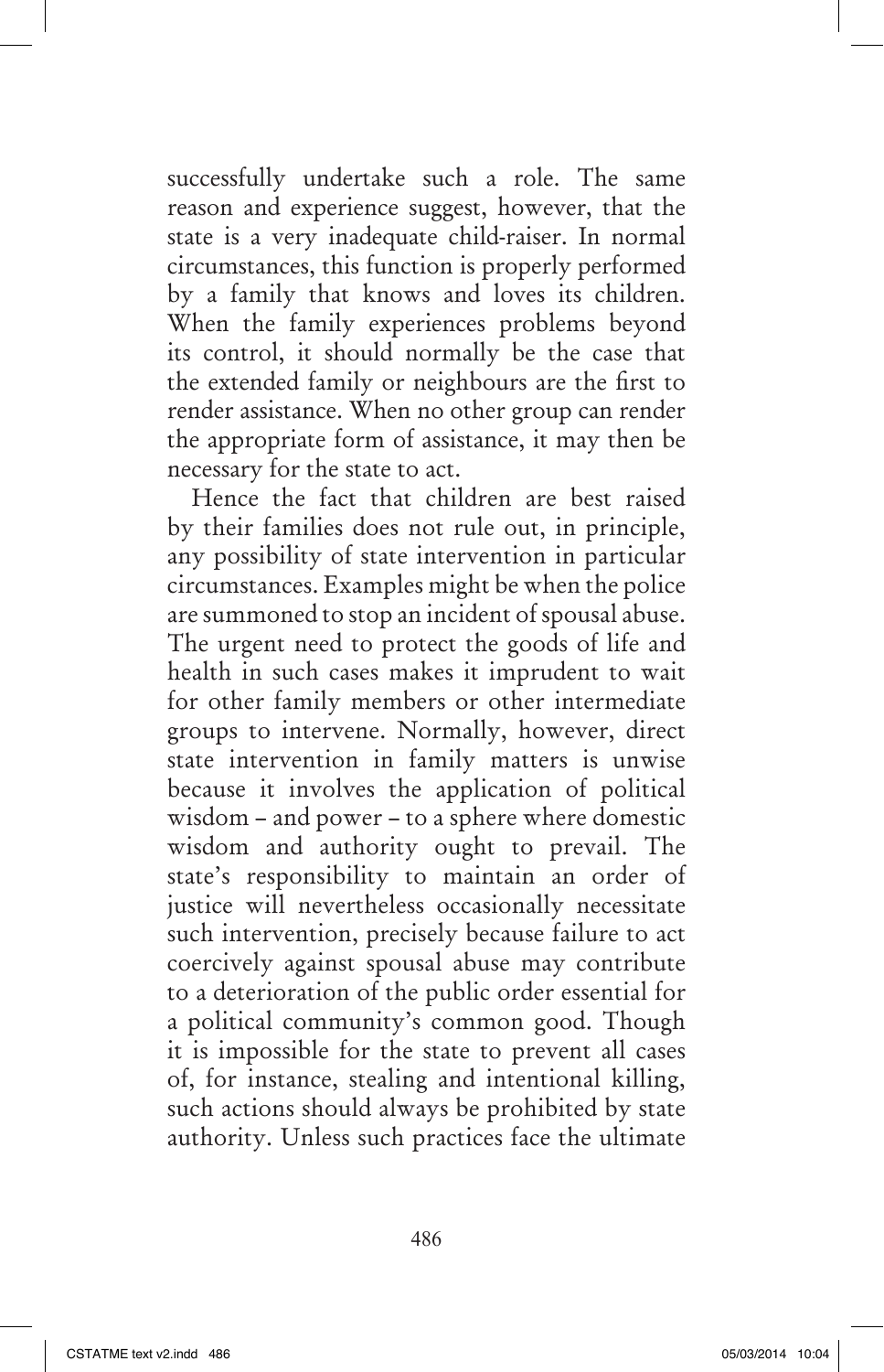sanction of state punishment, a fundamental condition that assists all to fulfil themselves will not prevail.

This principle is central to Catholic teaching concerning, for example, the subject of intentional abortion. The Catholic Church teaches that it is neither possible nor desirable for the state to forbid all evil acts. The Church's teaching in favour of legally prohibiting intentional abortion is, however, partly derived from its awareness that the common good is directly damaged by the removal of any protection from lethal force from innocent human beings who, though *in vitro*, enjoy – as science and reason demonstrate – the same fundamental characteristics of being human as all other members of the human species.

This suggests that, in principle, state institutions may act in ways that contribute to the moral– cultural dimension of a society's common good. Yet the same common good demands that the state should not attempt to protect or alter a society's moral ecology in ways that seek to force people to acquire virtuous dispositions. This point is well explained by the Catholic theologian Germain Grisez. Though recognising that a political community will not be well ordered unless most of its members are encouraged to freely choose acts that contribute to human flourishing, Grisez insists that it is not the state's direct responsibility to demand virtue in general:

even though a political society cannot flourish without virtuous citizens, it plainly cannot be government's proper end *directly* to promote virtue in general ... both the limits of political society's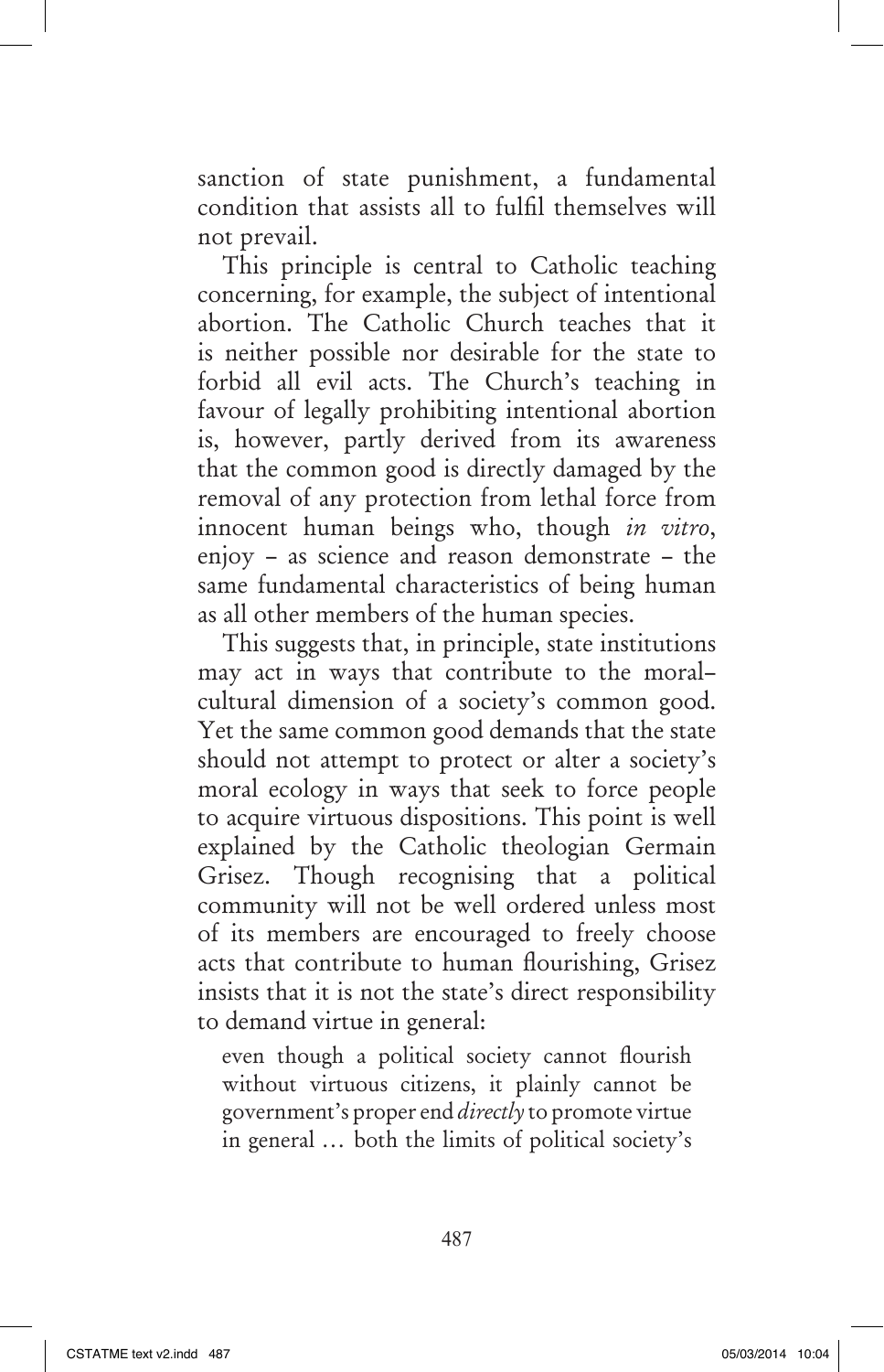common good and its instrumentality in relation to the good of citizens as individuals and non-political communities set analogous limits on the extent to which government can rightly concern itself with other aspects of morality, especially insofar as they concern the interior acts and affections of heart rather than the outward behaviour which directly affects other people. (Grisez, 1993: 850)<sup>1</sup>

The important word in Grisez's reflection is *directly*. This indicates that the state's legitimate concern for public order is not limited to upholding the law and procedurally adjudicating disputes. Rather it is a question of state institutions indirectly supporting the efforts of individuals to choose the good freely.

In his first encyclical letter, *Deus caritas est*  (2005), Benedict XVI integrated many of these points into a reflection upon the role played by the Christian theological virtue of love in limiting state power. The state – and, by extension, law – is, Pope Benedict noted, primarily concerned with the realisation of legal justice. But Pope Benedict reminded his readers that 'There is no ordering of the State so just that it can eliminate the need for a service of love. ... There will always be suffering which cries out for consolation and help. There will always be loneliness. There will always be situations of material need where help in the form of concrete love of neighbour is indispensable' (DCE 28). *Deus caritas est* also explains that a state attempting to take care of all problems would inevitably degenerate into a soulless bureaucracy

<sup>1</sup> Emphasis added.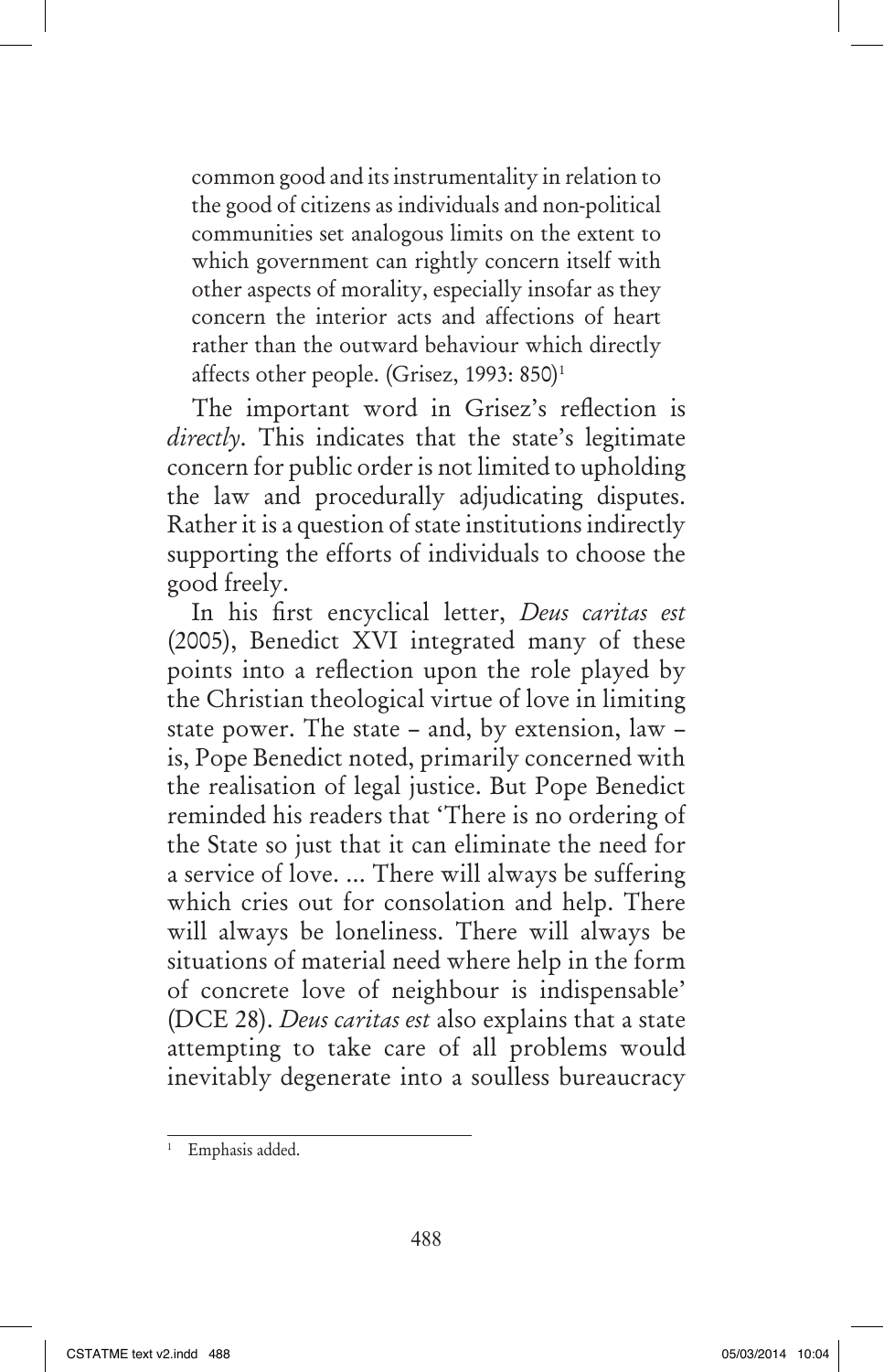that treats people as things rather than persons: 'The State which would provide everything, absorbing everything into itself, would ultimately become a mere bureaucracy incapable of guaranteeing the very thing which the suffering person – every person – needs: namely, loving personal concern' (DCE 28). This does not mean, Benedict maintained, that society does not need a state. What, the encyclical comments, '[w]e do not need [is] a State which regulates and controls everything' (DCE 28). Instead society requires 'a State which, in accordance with the principle of subsidiarity, generously acknowledges and supports initiatives arising from the different social forces and combines spontaneity with closeness to those in need' (DCE 28).

The encyclical's emphasis on the state's supporting and assisting role is thus linked by Pope Benedict to the priority that ought to be given to the spontaneous activities that emerge from the rest of society. This, the Church teaches, should shape the state's activity in the economic realm. While John Paul II's *Centesimus annus* noted that one of the state's tasks 'is that of overseeing and directing the exercise of human rights in the economic sector', the encyclical immediately added that 'primary responsibility in this area belongs not to the State but to individuals and to the various groups and associations which make up society. The State could not directly ensure the right to work for all its citizens unless it controlled every aspect of economic life and restricted the free initiative of individuals' (CA 48). Reflecting on this point, the Catholic moral theologian

489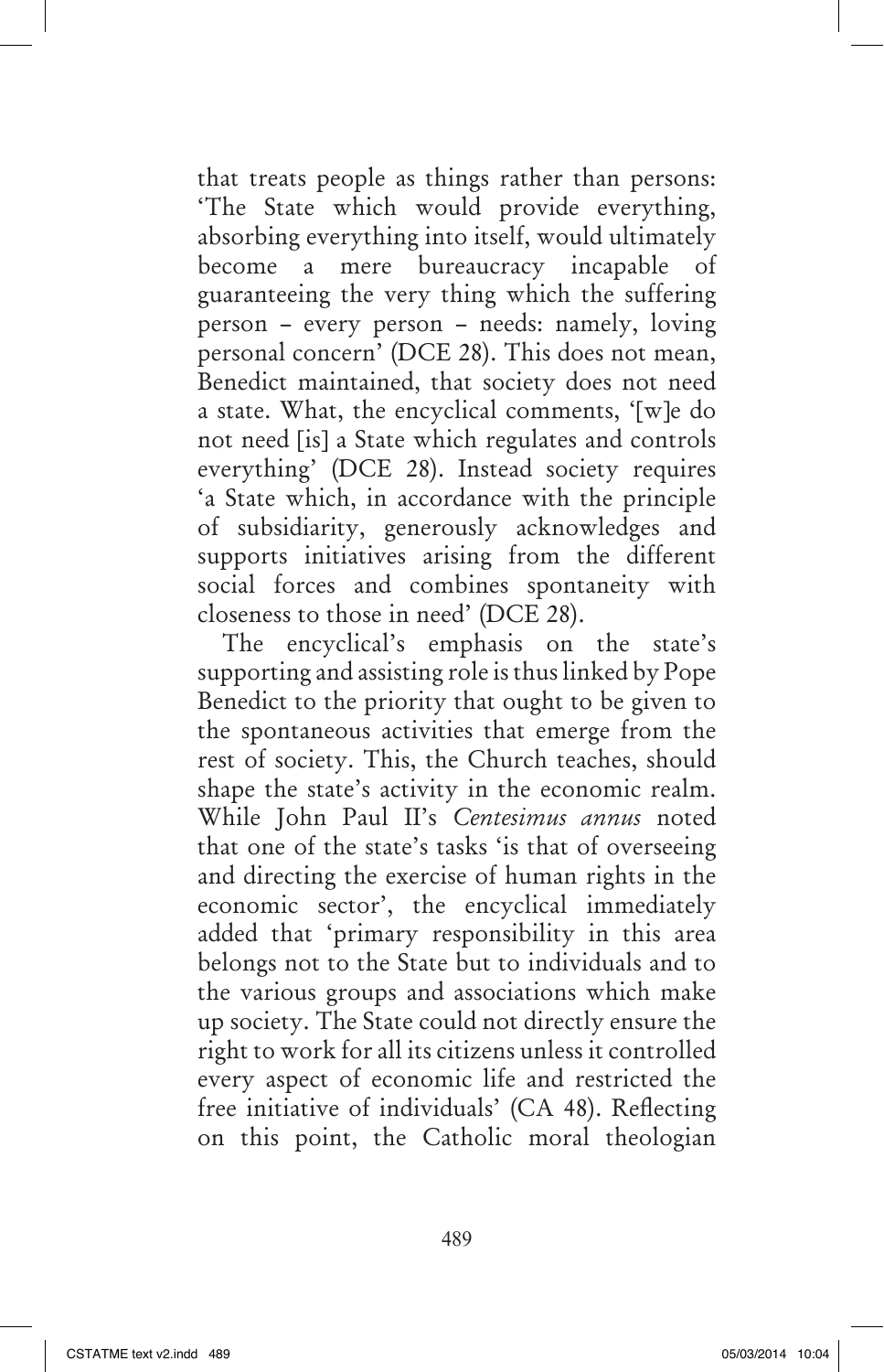Joseph Boyle suggests 'there is a significant limit on the extent to which the polity can provide welfare rights' (Boyle, 2001: 218).

### **Conclusion**

Much more could be written on the Catholic case for limited government than the preliminary analysis contained in this chapter. What is perhaps most striking, however, is the extent to which its argumentation differs from contemporary secular arguments for limited government. Though not indifferent to issues of efficiency and utility much stressed by economists, the Catholic case for limiting the state proceeds primarily from concerns for human liberty, human flourishing, the instrumental nature of the political community's common good, the demands of Christian love, and the critical moral and social importance of non-state organisations (ranging from the family to intermediate associations), as well as a deep awareness of the power of sin and its effects upon our fallen world.

At an even deeper level, Catholicism rejects the notion that the state – or any other human institution – constitutes the final horizon of human existence. The Church refuses to place its hope of each person's ultimate salvation in the state. Though Catholicism's fundamental attitude to government and law is not negative, the Catholic Church points to a hope that goes not just beyond the state but beyond political activity in general. 'Fear God and honour the Emperor',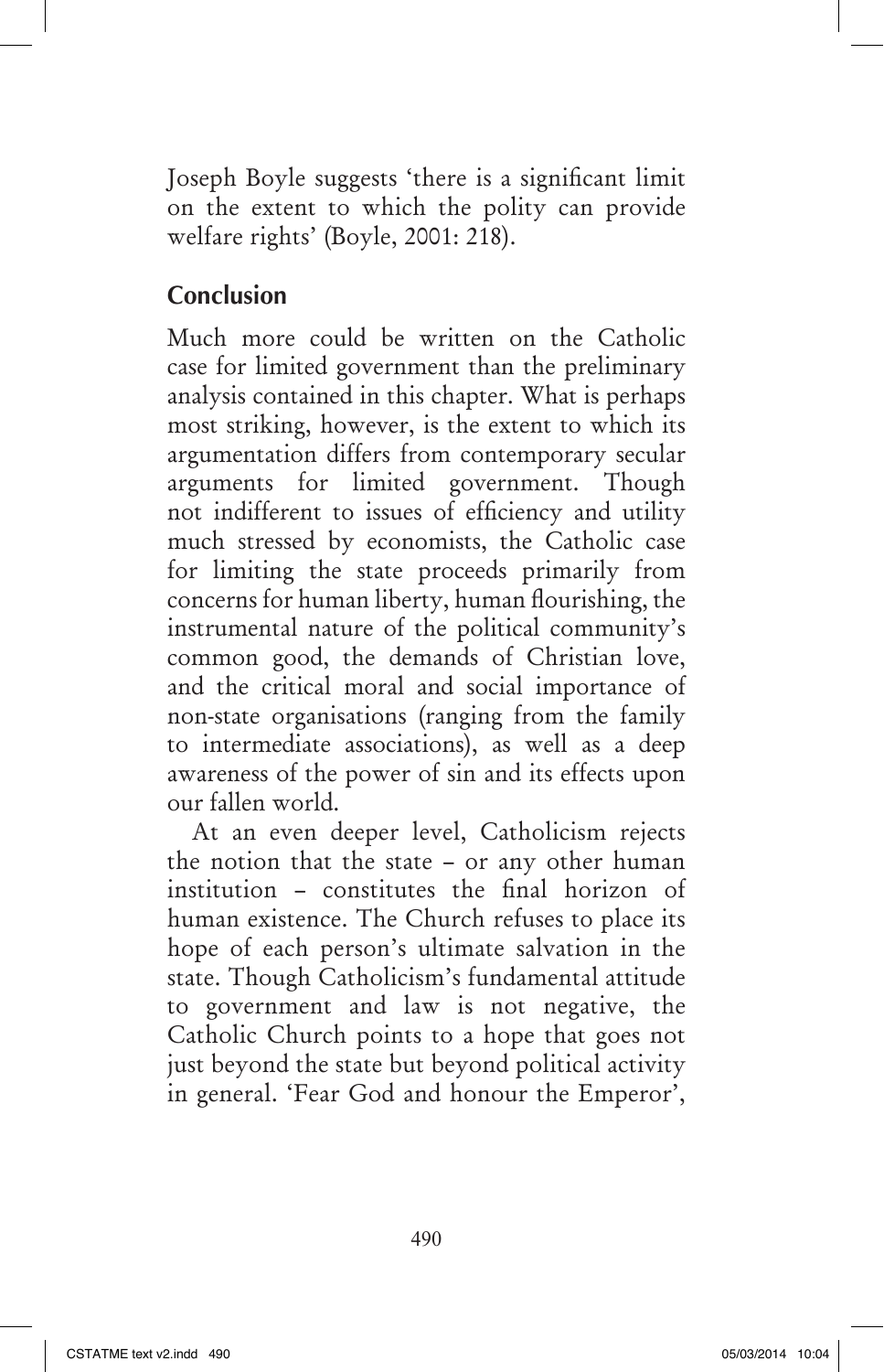proclaims the First Letter of Peter (2:14). And yet, as Joseph Ratzinger once preached in a sermon for Catholic German politicians, 'Christian faith has destroyed the myth of the divine state, the myth of the state as paradise' (Ratzinger, 1988: 151). Put more simply, the infinite necessarily limits the finite.

#### **References**

- Acton, J. (1948), *Essays on Freedom and Power,* ed. G. Himmelfarb, Boston, MA: Crossroad.
- Aquinas, T. (1948), *De Regimine principum ad regem Cypri*, Taurini: Marietti.
- Aquinas, T. (1963), *Summa Theologiae*, London: Blackfriars.
- Aquinas, T. (1997) *Summa Contra Gentiles*, Notre Dame, IN: University of Notre Dame Press.
- Boyle, J. (2001) 'Fairness in holdings: a natural law account of property and welfare rights', *Social Philosophy and Policy*, 18(1).
- Brodrick, J. (1950), *Robert Bellarmine*, 1541–1621, London: Longman.
- Charles, R., SJ (1998), *Christian Social Witness and Teaching: The Catholic Tradition from Genesis to Centesimus Annus*, vol. 1: *From Biblical Times to the Late Nineteenth Century*, Leominister: Gracewing.
- Finnis, J. (1980), *Natural Law and Natural Rights*, Oxford: Clarendon Press.
- Finnis, J. (1998), 'Public good: the specifically political common good in Aquinas', in Robert P. George (ed.), *Natural Law and Moral Inquiry:*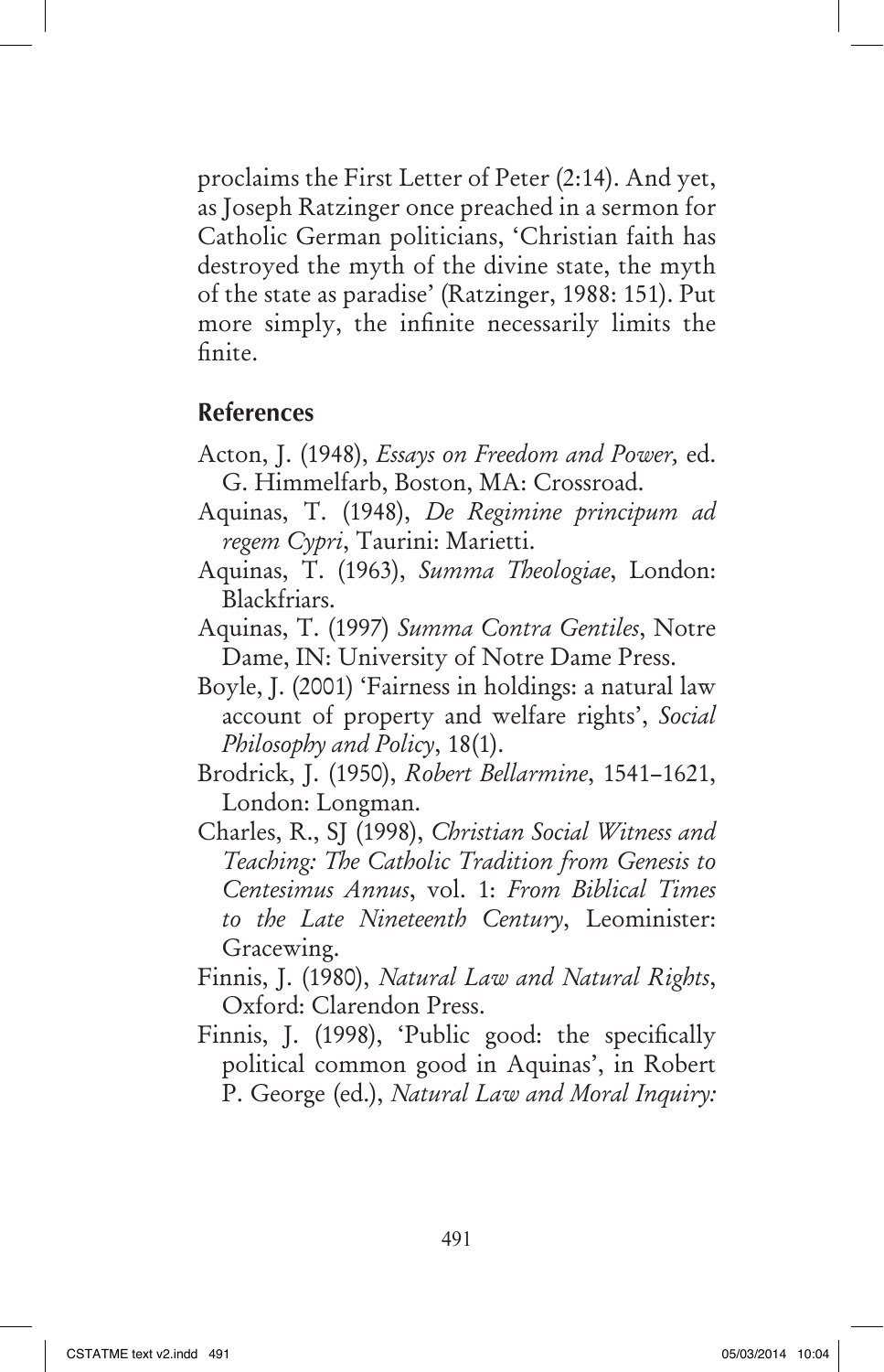*Ethics, Metaphysics, and Politics in the Work of Germain Grisez*, Washington, DC: Georgetown University Press.

- Gregg, S. (2007), 'Legal revolution: Sir Thomas More, Christopher Saint Germain, and the schism of Henry VIII', *Ave Maria Law Review*, vol. 5:1.
- Grisez, G. (1993), *The Way of the Lord Jesus*, vol. 2: *Living a Christian Life*, Quincy, IL: Franciscan Press.
- More, T. (1931), *The English Works of Sir Thomas More*, ed. W. E. Campbell et al., vol.1, London: Eyre & Spottiswoode.
- More, T. (1969), *The Yale Edition of the Complete Works of St Thomas More*, vol. 5, part I: *Responsio ad Lutherum: Latin and English texts*, ed. John M. Headley, New Haven, CT: Yale University Press.
- More, T. (1976), *The Yale Edition of the Complete Works of St Thomas More*, vol. 13: *A Treatise upon the Passion*, ed. Garry E. Haupt, New Haven, CT: Yale University Press.
- Pinckaers, S., OP (1993), *Les Sources de la morale chrétienne*, 3rd edn, Fribourg : Université de Fribourg.
- Ratzinger, J. (1988), *Church, Ecumenism and Politics: New Essays in Ecclesiology*, Middlegreen: St Paul Publications.
- Ratzinger, J. (1996), *Salt of the Earth: The Church at the End of the Millennium*, San Francisco, CA: Ignatius Press.
- Ratzinger, J. (2006) *Values in a Time of Upheaval*, San Francisco, CA: Ignatius Press.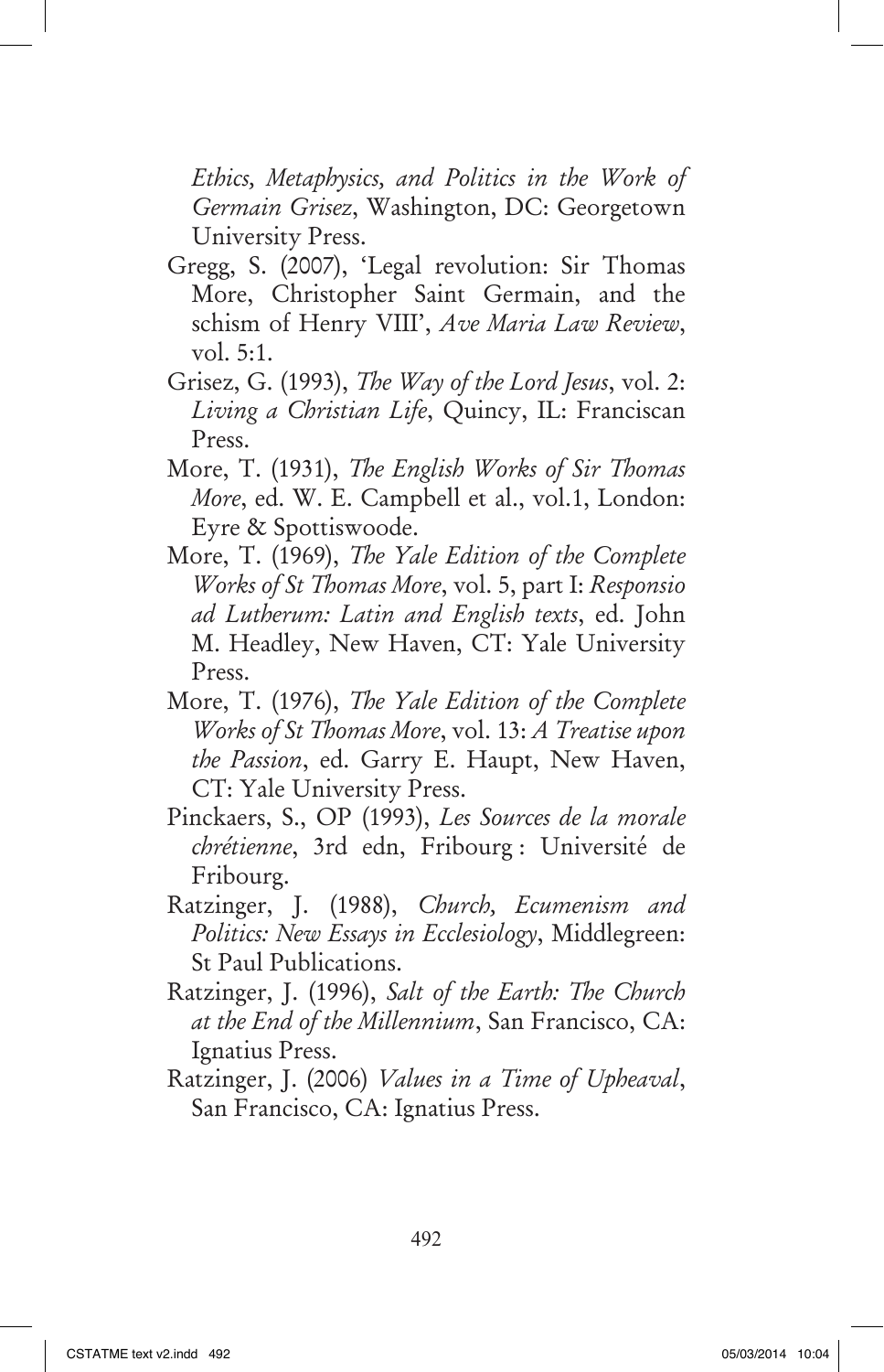Suárez, F., SJ (1944), *Selections from Three Works of Francisco Suárez, S.J.: De legibus, ac Deo legislatore, 1612. Defensio fidei catholicae, et apostolicae adversus anglicanae sectae errores, 1613. De triplici virtute theologica, fide, spe, et charitate, 1621*, Oxford: Clarendon Press.